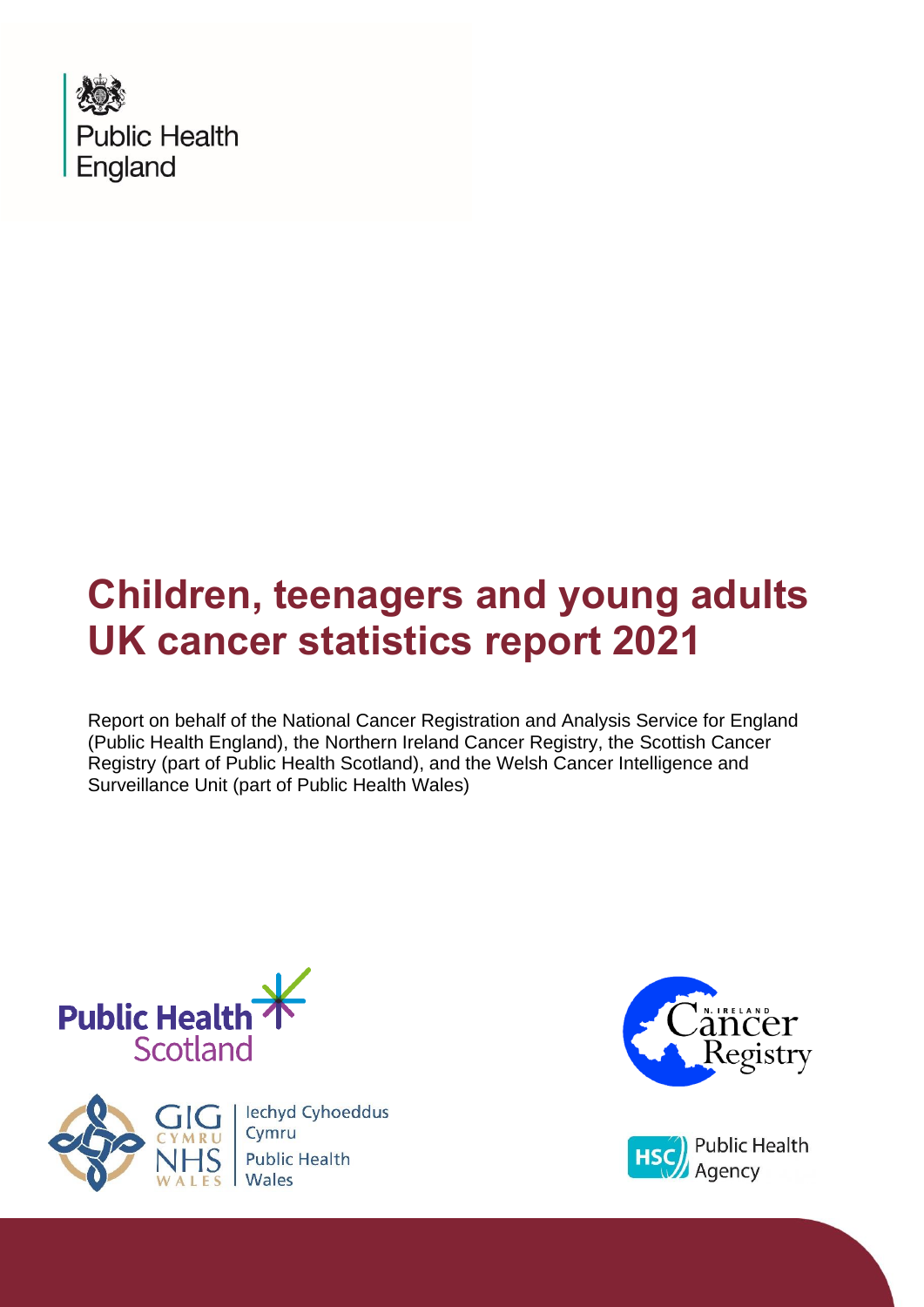# **Contents**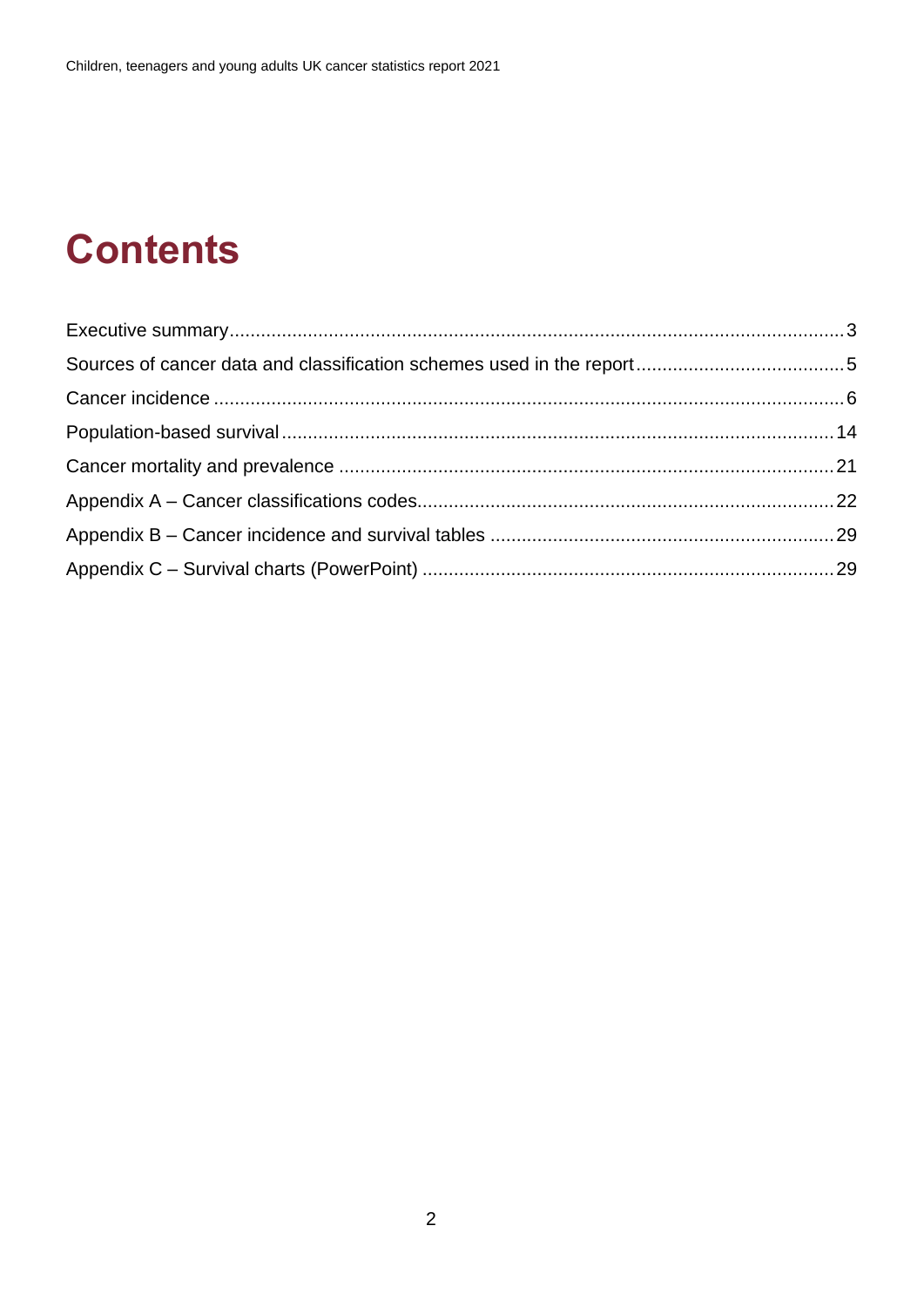### <span id="page-2-0"></span>**Executive summary**

Cancer is rare during childhood, adolescence and young adulthood. Successive national cancer strategies have recommended that cancer among this age group should be managed in an age-appropriate environment by professionals with expertise both in the cancers that occur at this age and in the holistic care of children and teenagers and young adults (TYA) respectively. As a result, childhood and TYA cancer care has become increasingly specialised and successive periods have witnessed improvements in survival outcomes. However, despite some notable successes in improving survival, cancer remains the most common cause of childhood death outside of infancy, and the most common disease-related cause of death in teenagers and young adults (TYAs): only accidents and suicide are responsible for more deaths in this age group.

For many years, UK-wide data on the incidence and survival of childhood cancer (ages 0- 14 years) were reported by the University of Oxford's National Registry of Childhood Tumours, and subsequently TYA cancer data (15-24 years) were collated and reported by the North West Cancer Intelligence Service. There have been no detailed UK-wide reports of cancer incidence, survival or mortality since 2012, and there has never been a report that combined the analysis of data throughout the child-TYA age spectrum, despite many cancers typical of this age affecting both children and TYA. The absence of contemporary UK-wide data and the siloed nature of age-specific analyses limited to children and TYA are recognised to be unhelpful in understanding UK-wide progress in the management of these rare cancers. Therefore, the four UK national cancer registries have come together to describe for the first time the incidence, survival and mortality from cancer diagnosed among children, teenagers and young adults resident in the United Kingdom, based on data from the National Cancer Registration and Analysis Service for England (Public Health England), the Northern Ireland Cancer Registry, the Scottish Cancer Registry, and the Welsh Cancer Intelligence and Surveillance Unit. Our analysis relates to children and young people who were diagnosed with cancer under the age of 25 during the 20-year period of 1997-2016. The UK cancer registries use data provided by patients that is collected by the health service as part of their care and support.

Cancer occurrence and outcomes in children and in TYAs are already included in reports by population-based cancer registries of the United Kingdom. However, there are several reasons why a special analysis is needed. The classification of tumours used for adults is principally based on their anatomical site, while it is the cell type that is more important in classifying cancers in children and TYA. The International Classification of Childhood Cancer, third edition (ICCC-3) is a more meaningful alternative and has been used in this report. Cancers in children and young people are relatively uncommon but as a result it can be difficult to draw inferences from small numbers in individual cancer registries. It is therefore an advantage to bring together data from all countries that comprise the United Kingdom to provide more precise results.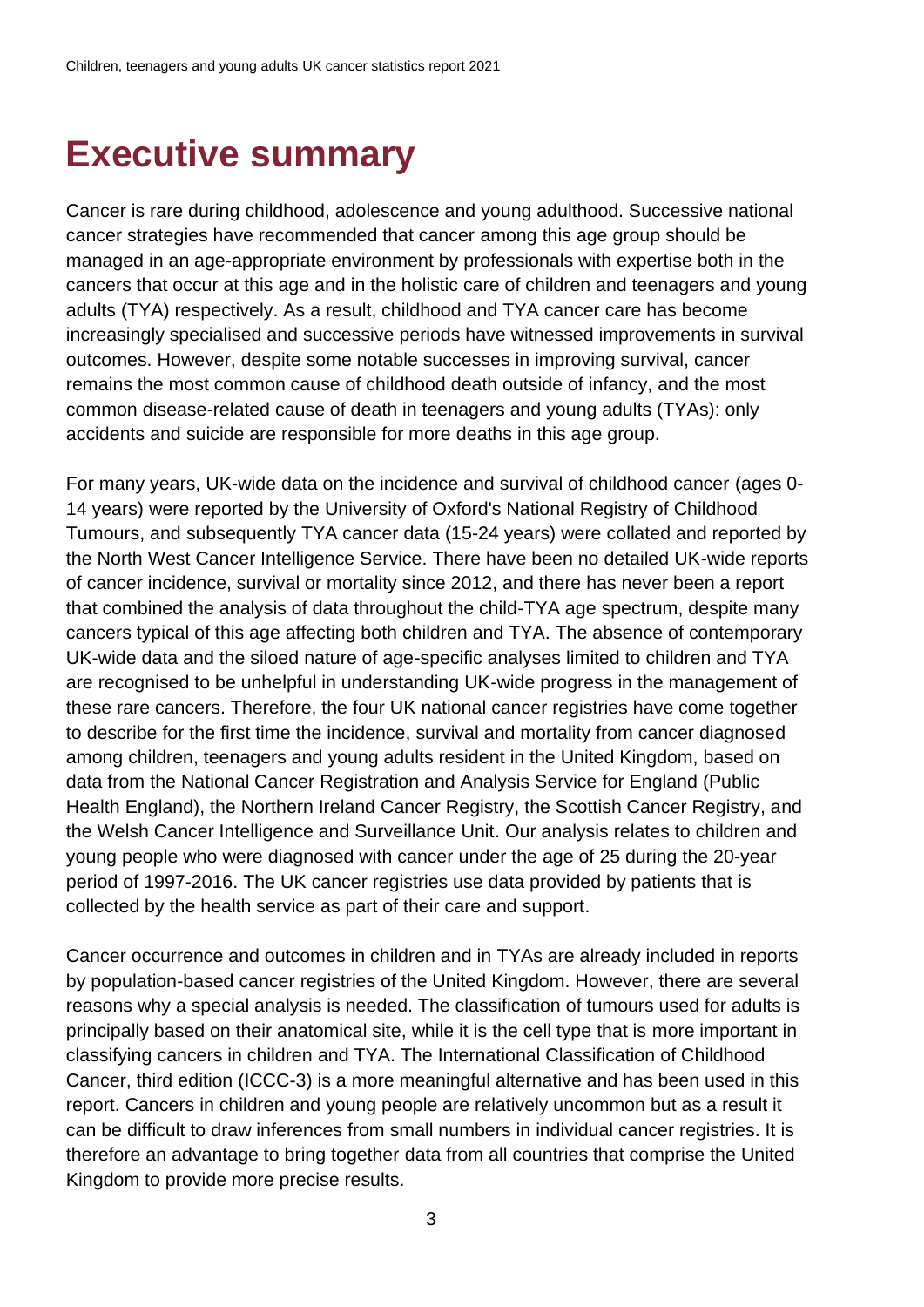While cancer is rare in young people there were around 75,000 young persons diagnosed with cancer over the twenty years of this study, approximately 3,755 per year. There were around 33,000 cases diagnosed in children (0-14 year olds), an average of 1,645 cases per year, and 42,000 cases for TYAs (15-24 year olds), 2,110 per year.

Among children aged 0-14 years at diagnosis, leukaemia accounted for 31% of registrations, central nervous system (CNS) and miscellaneous intracranial and intraspinal neoplasms for 25%, lymphomas for 10%, soft-tissue sarcomas for 6%, neuroblastoma and other peripheral nervous cell tumours for 6%, and renal tumours for 6%. Among TYA aged 15-24 years at diagnosis, carcinomas (other than renal, hepatic and gonadal) and malignant melanomas accounted for 30% of registrations, lymphomas for 20%, germ cell, trophoblastic and gonadal tumours for 16%, CNS and miscellaneous intracranial and intraspinal neoplasms for 12%, leukaemia for 9%, and soft-tissue sarcomas for 5%. No other diagnostic groups accounted for more than 5% of registrations in the respective age ranges.

Among young people aged 15-24 malignant melanoma was twice as frequent in females as it was in males. Melanoma accounted for 10% of all cancer registrations in this age group, and skin carcinomas for a further 5%. Both of these cancer types are highly amenable to primary prevention, and health improvement interventions to reduce exposure to ultraviolet light and particularly to avoid sunburn and use of sunbeds<sup>1</sup> could potentially prevent around 15% of all cancers in young people aged 15-24. Cervical carcinoma accounted for 6% of cancers in females aged 15-24 and is largely preventable through vaccination against human papillomavirus.

Overall, five-year survival increased from 77% for children under 15 years of age who were diagnosed in 1997-2001 to 84% for those diagnosed in 2012-2016. Five-year survival for TYA aged 15-24 years increased from 79% to 87% between the same two periods. Survival also increased over the study period for many categories of cancer, including lymphoid leukaemia, acute myeloid leukaemia, chronic myeloid leukaemia, chronic myeloproliferative diseases, myelodysplastic syndrome (in children), Hodgkin lymphoma, non-Hodgkin lymphomas, astrocytoma, other and mixed gliomas, brain stem glioma (in children), meningioma (in TYA), neuroblastoma (in children), osteosarcoma, Ewing sarcoma family of tumours (in TYA), rhabdomyosarcoma, CNS germinoma (in TYA), breast carcinoma (in TYA) and malignant melanoma (in TYA).

Some categories which already had an excellent prognosis with five-year survival exceeding 90% during the study period, with little room for further improvement; include pilocytic astrocytoma, pituitary adenoma and carcinoma, craniopharyngioma, retinoblastoma, nephroblastoma (Wilms tumour), gonadal germ-cell tumours, thyroid carcinoma and skin carcinoma.

 $1$  T.R. Fears, J. Scotto, M.A. Schneiderman. Mathematical models of age and ultraviolet effects on the incidence of skin cancer among whites in the United States. Am. J. Epidemiol., 105 (5) (1977), pp. 420-427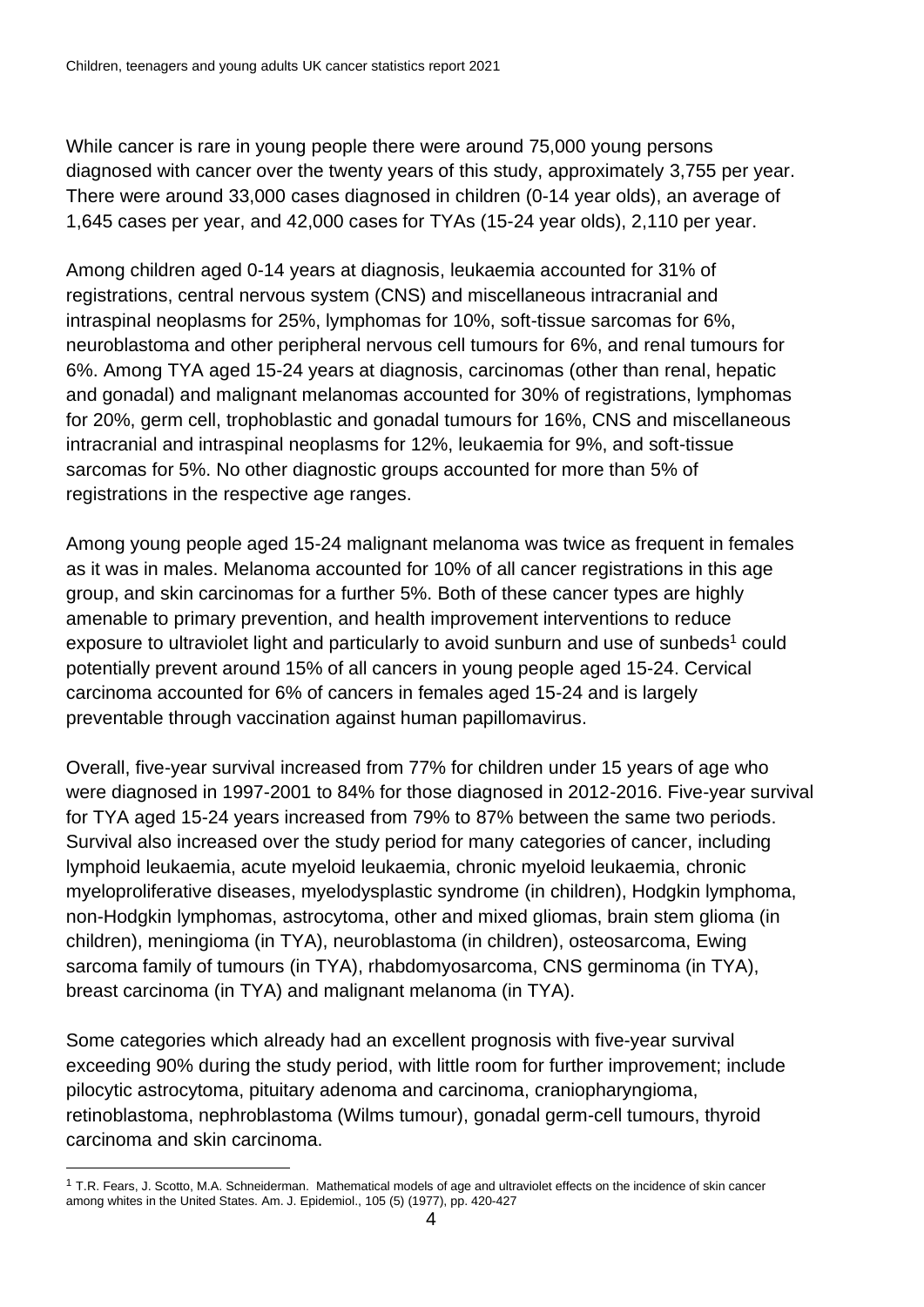The trend of survival increase was not uniform across the entire period, and there are several cancers with poorer prognosis which there has been little evidence of improvement in the most recent periods, notably ependymoma, medulloblastoma, hepatoblastoma, Ewing sarcoma in children and colorectal carcinomas in TYAs. TYAs continued to have worse survival than children for osteosarcoma, Ewing sarcoma and rhabdomyosarcoma, without any recent improvement. However, while TYA survival remains worse than childhood survival for acute lymphoid and myeloid leukaemia and non-Hodgkin lymphomas, the gap has reduced over time.

Cancer in children, teenagers and young adults accounts for 0.3% of all cancer deaths in the UK. In 2018 there were around 260 childhood cancer deaths, accounting for 7% of all childhood deaths (0-14 year olds). For teenagers and young adults (15-24 year olds) there were nearly 290 cancer deaths, accounting for 11% of all TYA deaths. For comparison, cancer accounts for almost 30% of all deaths in the whole UK population.

The present report provides detailed baseline data on cancer incidence and survival among children and TYA in the four UK nations over the 20-year period 1997-2016. In addition to providing updated statistics, future work might include analysis of trends in incidence rates and research into the reasons for any variations in incidence and survival between the four nations.

### <span id="page-4-0"></span>**Sources of cancer data and classification schemes used in the report**

Cancer registration data were obtained from Public Health England's National Cancer Registration and Analysis Service (NCRAS), the Northern Ireland Cancer Registry, the Scottish Cancer Registry, and the Welsh Cancer Intelligence and Surveillance Unit. The incidence data in this report relate to children and young people who were residents of the UK, under 25 years of age and diagnosed with a malignant neoplasm or non-malignant CNS tumour included in the International Classification of Childhood Cancer, Third Edition (ICCC-3)<sup>2</sup> during 1997-2016. The cancer classification by Birch and Barr<sup>3</sup> has a more detailed classification schema for cancers of epithelial origin (carcinomas) and is frequently used to classify cancers of adolescence and young adulthood. However, the Birch and Barr classification is not sufficiently detailed for the description of cancers of childhood particularly for those cancers that occur in early childhood. For this report, a decision was made to use the ICCC-3 for all cases irrespective of age, with modifications to adequately classify carcinomas and to allow direct comparison between children,

<sup>&</sup>lt;sup>2</sup> [Steliarova-Foucher E](https://www.ncbi.nlm.nih.gov/pubmed/?term=Steliarova-Foucher%20E%5BAuthor%5D&cauthor=true&cauthor_uid=15712273)<sup>1</sup>, [Stiller C,](https://www.ncbi.nlm.nih.gov/pubmed/?term=Stiller%20C%5BAuthor%5D&cauthor=true&cauthor_uid=15712273) Lacour B, [Kaatsch P](https://www.ncbi.nlm.nih.gov/pubmed/?term=Kaatsch%20P%5BAuthor%5D&cauthor=true&cauthor_uid=15712273) (2005). International Classification of Childhood Cancer, third edition. *Cancer*, 1457-1467

<sup>3</sup> Barr RD[, Holowaty](https://pubmed.ncbi.nlm.nih.gov/?term=Holowaty+EJ&cauthor_id=16544312) EJ, Birch JM (2006). Classification schemes for tumors diagnosed in adolescents and young adults, *Cancer,*  Apr 1;106(7):1425-30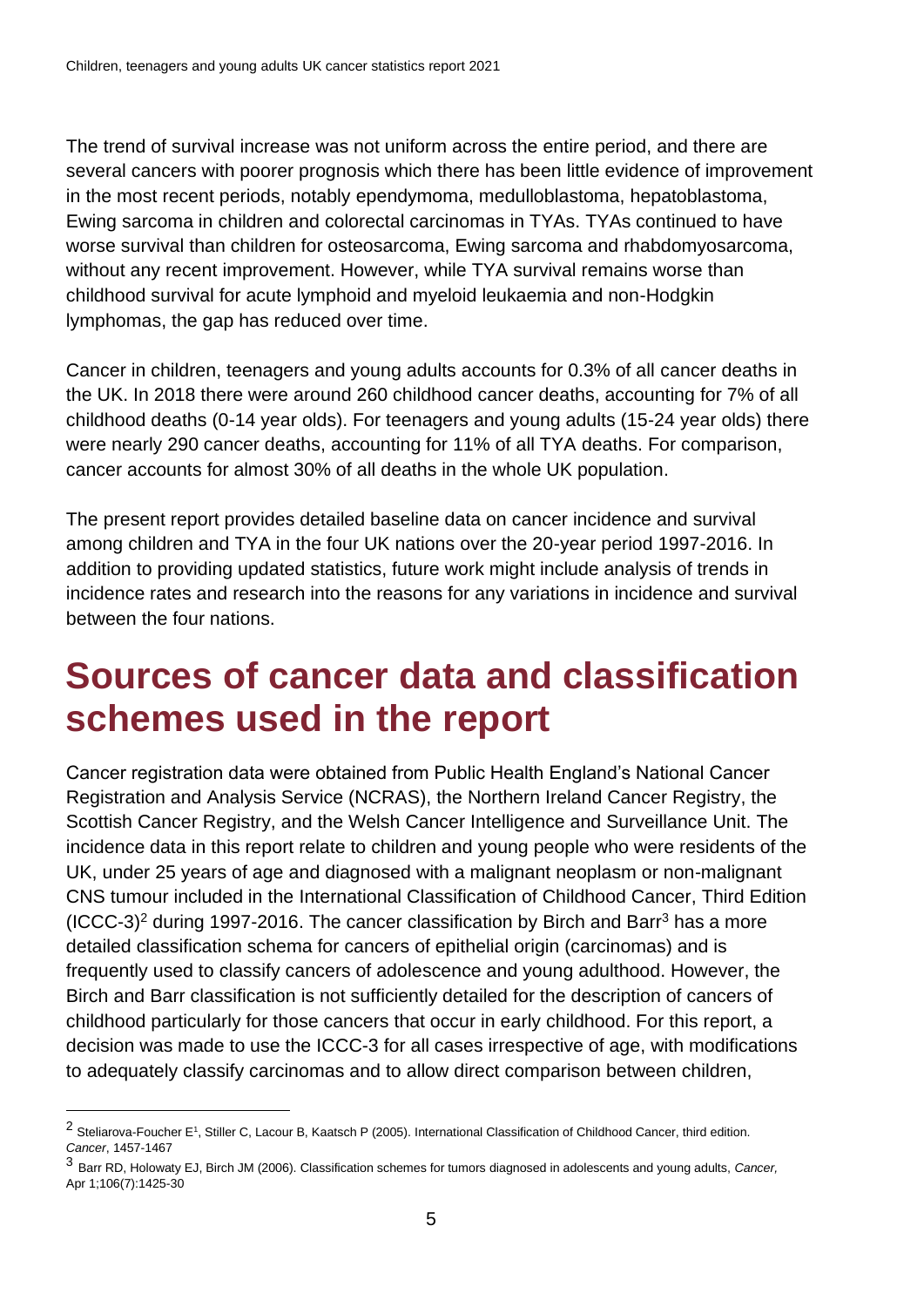teenagers and young adults. Langerhans cell histiocytosis and neuroendocrine/carcinoid tumours of appendix were excluded, because they were mostly regarded as non-malignant until towards the end of the study period and registration was consequently not complete. The total number of cancer registrations analysed was 75,103.

ICCC-3 was defined according to codes in the International Classification of Diseases for Oncology, Third Edition (ICD-O-3). For this report, ICCC-3 was modified to accommodate morphology codes that have been introduced in the first and second revisions of ICD-O-3. The classification of carcinomas in ICCC-3 was expanded to cover all the most common sites for these tumours in the TYA age range. For some detailed analyses, certain categories were split as follows: Ic Chronic myeloproliferative diseases into chronic myeloid leukaemia and other chronic myeloproliferative diseases; Id myelodysplastic syndrome and other myeloproliferative diseases into juvenile myelomonocytic leukaemia & chronic myelomonocytic leukaemia and myelodysplastic syndrome; IIIa.2 choroid plexus tumours into choroid plexus carcinoma and choroid plexus papilloma; astrocytoma into pilocytic astrocytoma and other astrocytomas. Part or all of existing categories were combined to create additional categories for brain stem gliomas, optic nerve tumours, Ewing sarcoma family of tumours, and hepatic sarcomas. For tumours of paired organs, multiple diagnoses of the same tumour morphology (or one that was compatible but less specific) in the same patient with different laterality were converted into a single bilateral case. The cancer classifications used for this report are listed in Appendix A.

# <span id="page-5-0"></span>**Cancer incidence**

Numbers of newly diagnosed cancer cases:

Cancer incidence measures the number of new cases of cancer in an at-risk population diagnosed over a given period. It is a useful measure of the need for diagnostic and treatment services and, in some cases, of the effectiveness of preventive interventions. Statistics can be provided as the total number of cases or as rates. Rates are often presented as the number of cases per 100,000 population per year. In this report incidence rates are presented as the number of cases per million population as this makes smaller numbers more meaningful. Incidence rates can be 'crude' or agestandardised. The crude rate is the actual observed rate calculated by dividing the number of patients who live in a given area by the population of that area. Agestandardised rates (ASRs) adjust the proportions of different age-groups so that they are always the same, using the World Standard Population. This minimises the effects of differences in the age structure of populations over time or between countries.

Our analysis relates to children and young people who were diagnosed with cancer under the age of 25 and who were residents of the UK during the 20-year period of 1997-2016. Incidence rates were calculated per million person years for the age groups 0-4, 5-9, 10-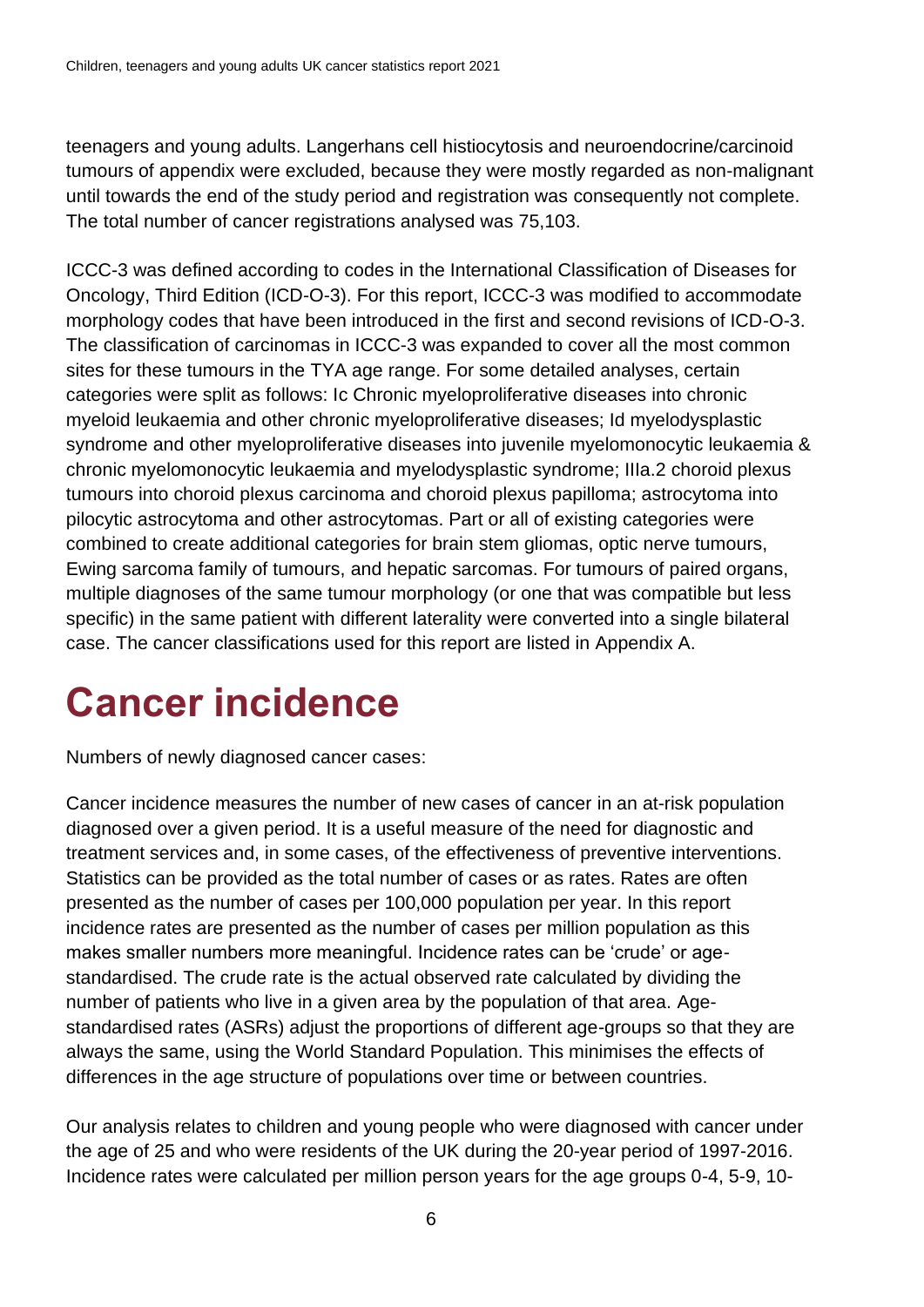14, 15-19 and 20-24 years based on annual UK population estimates. <sup>4</sup> For children aged 0-14, teenagers and young adults aged 15-24, and the full 0-24 age range, agestandardised rates were calculated using the World Standard Population, which assigns weights of 12, 10, 9, 9 and 8 to the age groups 0-4, 5-9, 10-14, 15-19 and 20-24 years respectively. <sup>5</sup> Cumulative risk was calculated as the sum of the age-specific incidence rates for the five-year age groups, each multiplied by 5, the number of years contained in each age group.

Table 2 in Appendix B shows numbers of cancer registrations in the 12 main ICCC-3 cancer groups, together with the percentage recorded as having microscopic verification (%MV) and the percentage registered from a death certificate only (%DCO) for the UK and the constituent countries. Table 3 in Appendix B shows the same data as Table 2 for subgroups and divisions of the diagnostic classification and for certain other subsets of particular interest, for the UK only.

There were 75,103 young persons diagnosed with cancer over the 20 years of this study, approximately 3,755 per year. The mean numbers of cancer registrations per year were 1,645 in children and 2,110 in TYA. The mean annual numbers in the four UK nations were 3,112 (1,378 children and 1,734 TYA) in England, 123 (53 children and 70 TYA) in Northern Ireland, 318 (129 children and 189 TYA) in Scotland and 202 (85 children and 117 TYA) in Wales.

Figures 1 and 2 show the annual numbers of registrations for the ICCC-3 main groups and subgroups among children and TYA respectively. Similar data for all subgroups are shown in table 3 in Appendix B. Among children, leukaemia accounted for 31% of registrations, CNS and miscellaneous intracranial and intraspinal neoplasms (hereafter referred to as CNS tumours) for 25%, lymphomas for 10%, soft-tissue sarcomas for 6%, neuroblastoma and other peripheral nervous cell tumours for 6%, and renal tumours for 6%. Among TYA, lymphomas accounted for 20% of registrations, germ cell, trophoblastic and gonadal tumours for 16%, CNS tumours for 12%, malignant melanomas for 10%, leukaemia for 9%, and soft-tissue sarcomas, skin carcinomas and thyroid carcinomas each for 5%. Carcinomas (other than renal, hepatic and gonadal) and malignant melanomas accounted for 30% of cancers among TYA. No other diagnostic groups accounted for more than 5% of registrations in the respective age ranges.

<sup>&</sup>lt;sup>4</sup> Population Estimates for UK, England and Wales, Scotland and Northern Ireland, Crown Copyright Office for National Statistics, accessed December 2019

<sup>5</sup> Glossary of Terms, Cancer Incidence in Five Continents (CI5) series, International Association of Cancer Registries, https://ci5.iarc.fr/CI5I-X/Pages/glossary.aspx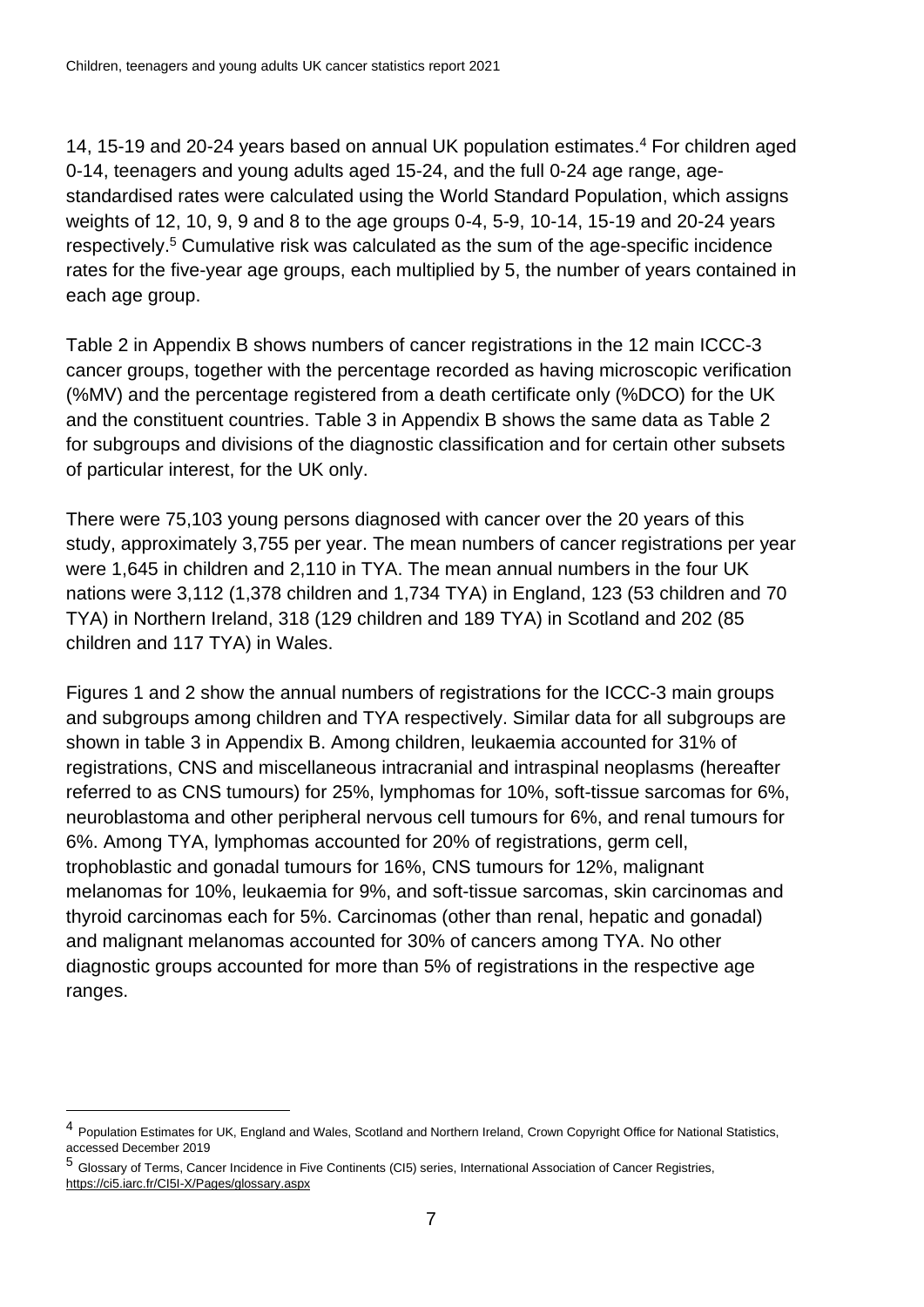There were several distinctive patterns of occurrence by age (Figure 3 and Table 3). For many types of cancer, numbers were highest before five years of age. These included lymphoid leukaemia, ependymoma & choroid plexus tumours, intracranial & intraspinal embryonal tumours (mainly medulloblastoma), neuroblastoma, retinoblastoma, nephroblastoma & other nonepithelial renal tumours, hepatoblastoma, and rhabdomyosarcoma. For other types, numbers were low in the first few years of life and increased throughout childhood and the TYA age range. Examples include Hodgkin lymphoma, non-Hodgkin lymphoma, malignant melanoma, and nearly all carcinomas. Numbers were lowest at 5-9 years of age for acute myeloid leukaemia, and for malignant extracranial and extragonadal germ cell tumours. Leukaemia formed the most frequent group before five years of age, when they accounted for 37% of all cancers. At age 5-9 years, leukaemia and CNS tumours each accounted for 32-33% of all cancers for this age group.

By contrast, numbers increased to reach a maximum at age 10-14 or 15-19 and decreased thereafter for osteosarcoma, Ewing sarcoma family of tumours, and intracranial & intraspinal germ cell tumours. CNS tumours were the most frequent group at age 10-14, accounting for 26% of all cancers. At age 15-19 years, lymphomas accounted for 23% of all cancers. At age 20-24 years, 36% of all cancers were carcinomas. Comparisons of incidence by sex are covered in the incidence rates section below.

Overall, 92.7% of registrations were recorded as microscopically verified. In general, a pathological sample (microscopic verification) is needed to confirm a cancer diagnosis and guide treatment. However, for some cancer sites (for example, those of the central nervous system) it is sometimes not safe or not needed to take a tissue sample and the diagnosis is then usually based on radiological findings. We would therefore expect the MV proportion to be high but not 100%. There was some variation between countries in the proportion of cases overall and by disease group with microscopic verification. To some extent this may be a coding issue: practices have changed differently over time in the four national registries. In general, recording of microscopic verification is better now than at the start of the period, and is a focus of attention for the individual registries.

The only main diagnostic groups to have less than 90% MV were CNS tumours (80.8%), retinoblastoma (68.1%) and other and unspecified malignant neoplasms (38.3%). The lower %MV for CNS tumours and retinoblastoma are a consequence of the relatively low proportions of tumours in these categories that are biopsied, while the low %MV for other and unspecified malignant tumours reflects the provisional nature of the data for a high proportion of patients in this small and miscellaneous group.

Overall, only 0.2% of all registrations were DCO; the percentage of DCO was below 0.4% in all the main diagnostic groups except other and unspecified malignant neoplasms, where they accounted for 1.1% of registrations. The relative frequencies of the %MV and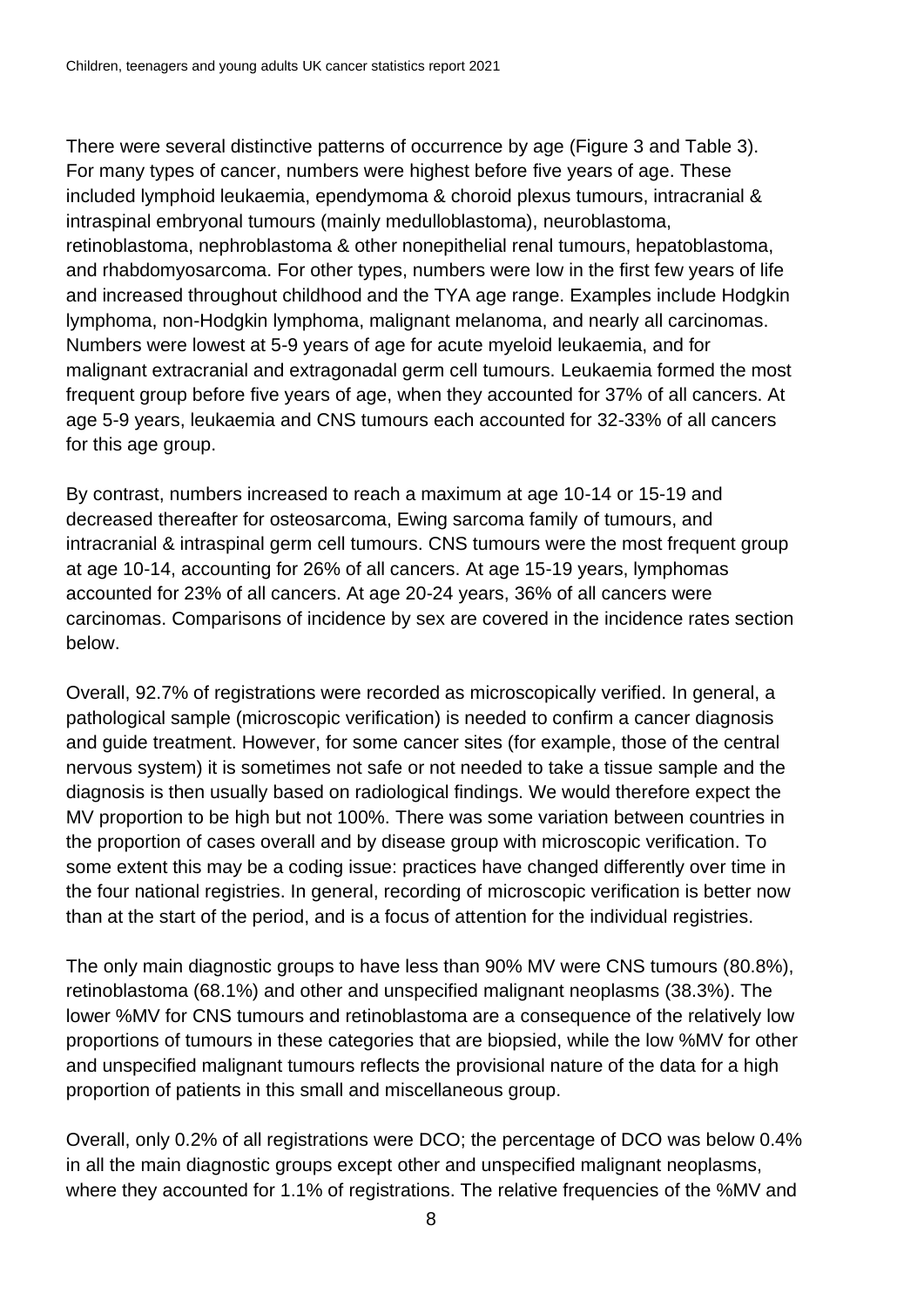%DCO overall and for the main diagnostic groups were typical of those for cancer registries with high-quality data in Europe, North America and Oceania. 6

<sup>6</sup> International Incidence of Childhood Cancer 3 (IICC-3), https://iicc.iarc.fr/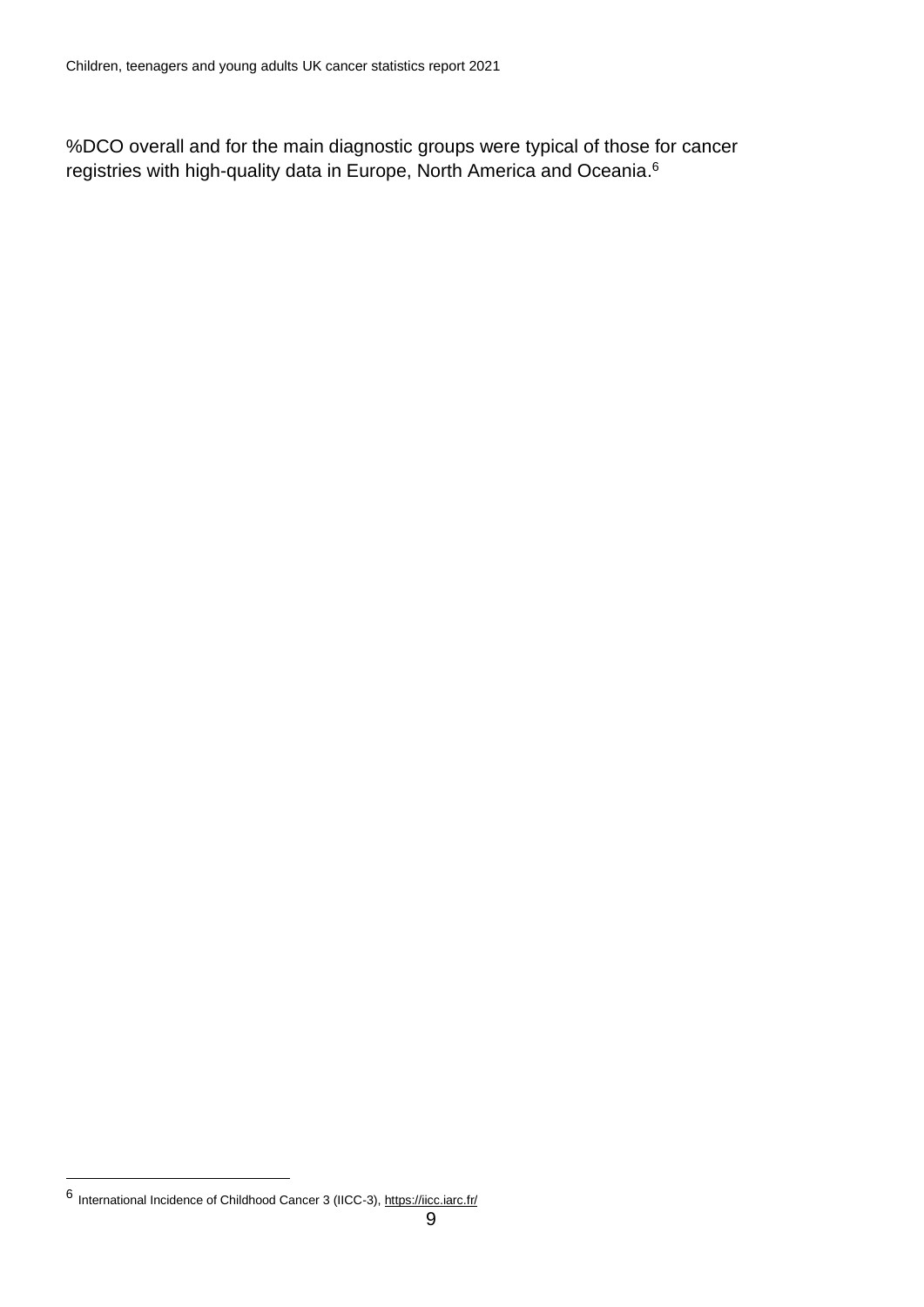#### **Figure 1: Mean number of newly diagnosed cancer cases per year registered among children under 15 years of age and resident in the UK, 1997-2016, grouped according to 'International Classification of Childhood Cancer, Third Edition' (ICCC-3)**

Source: National Cancer Registration and Analysis Service for England (Public Health England), the Northern Ireland Cancer Registry, the Scottish Cancer Registry, and the Welsh Cancer Intelligence and Surveillance Unit

Mean number of cases for persons are shown in brackets by the cancer classifications labels. The mean number for persons does not always sum the mean number of males and females due to rounding. Only cancer groupings I-XI with 10 cases per year and over are displayed on the chart.

- $\blacksquare$  = Males, main ICCC-3 cancer classification  $\blacksquare$  = Females, main ICCC-3 cancer classification
	-
- 
- I LEUKAEMIAS, MYELOPROLIFERATIVE DISEASES, AND MYELODYSPLASTIC DISEASES (517) 288 228  $225$ 176 Ia Lymphoid leukaemias (401) Ib Acute myeloid leukaemias (79) 43 36 Ic Chronic myeloproliferative diseases (12) Id Myelodysplastic syndrome and other myeloproliferative diseases (16) 9 7 II LYMPHOMAS AND RETICULOENDOTHELIAL NEOPLASMS (168) 113 55 IIa Hodgkin lymphoma (74) 46 28 IIb/c Non-Hodgkin lymphomas (incl. Burkitt lymphoma) (87) 62 25 III CNS AND MISCELLANEOUS INTRACRANIAL AND INTRASPINAL NEOPLASMS (418) 193 224 IIIa Ependymomas and choroid plexus tumour (41) 23 18 IIIb Astrocytomas (174) 88 86 1 1 IIIc Intracranial and intraspinal embryonal tumours (77) 48 30 IIId Other gliomas (44) 23 21 IIIe Other specified intracranial and intraspinal neoplasms (60) 32 28  $\frac{110}{21}$ IIIf Unspecified intracranial and intraspinal neoplasms (22) 1110 IV NEUROBLASTOMA AND OTHER PERIPHERAL NERVOUS CELL TUMOURS (98)  $52$ 46 IVa Neuroblastoma and ganglioneuroblastoma (96) 51 45 V RETINOBLASTOMA (42) 21 21 VI RENAL TUMOURS (91) 43 48 VIa Nephroblastoma and other nonepithelial renal tumours (89) 42 47 VII HEPATIC TUMOURS (20) 11<mark>9</mark> VIIa Hepatoblastoma (17) 10 7 VIII MALIGNANT BONE TUMOURS (69) 36 32 VIIIa Osteosarcomas (35) 18 17 VIIIc Ewing tumour and related sarcomas of bone (27) 15 12 IX SOFT TISSUE AND OTHER EXTRAOSSEOUS SARCOMAS (105)  $60$ 44 IXa Rhabdomyosarcomas (55) 33 22 IXb Fibrosarcomas, peripheral nerve sheath tumours, and other fibrous neoplasms (10) IXc/d Kaposi sarcoma and other specified soft tissue sarcomas (31) 17 14 X GERM CELL TUMOURS, TROPHOBLASTIC TUMOURS, AND NEOPLASMS OF GONADS (53) 24 29 Xa Intracranial and intraspinal germ cell tumours (16) 11 6 Xb Malignant extracranial and extragonadal germ cell tumours (13) ш Xc Malignant gonadal germ cell tumours (22) 7 14 XI OTHER MALIGNANT EPITHELIAL NEOPLASMS AND MALIGNANT MELANOMAS (54)23 31
- $\blacksquare$  = Males, subgroup ICCC-3 cancer classification  $\blacksquare$  = Females, subgroup ICCC-3 cancer classification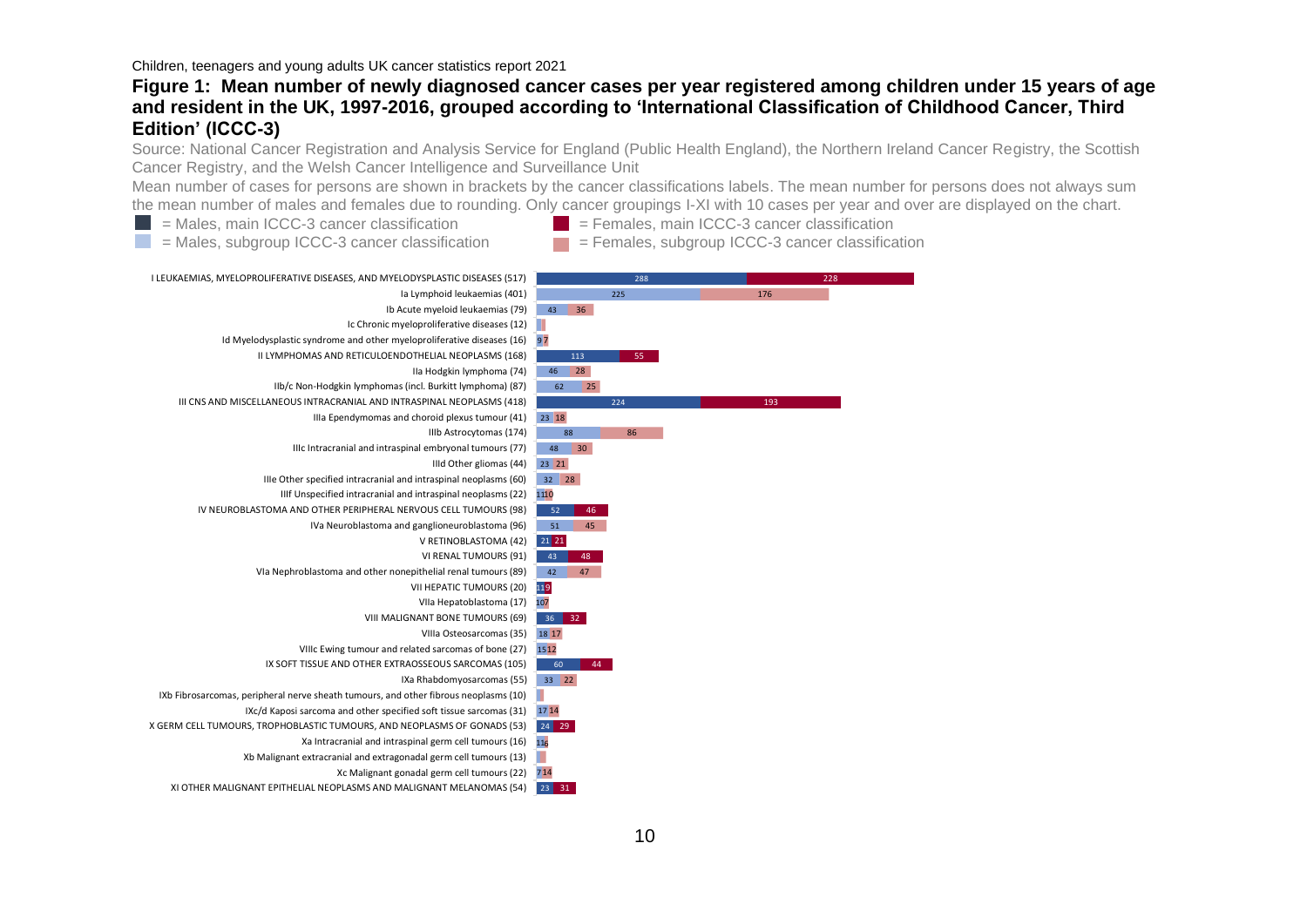#### **Figure 2: Mean number of newly diagnosed cancer cases per year registered among teenagers and young adults 15-24 years of age and resident in the UK, 1997 to 2016, grouped according to 'International Classification of Childhood Cancer, Third Edition' (ICCC-3)**

Source: National Cancer Registration and Analysis Service (NCRAS) for England (Public Health England), the Northern Ireland Cancer Registry, the Scottish Cancer Registry, and the Welsh Cancer Intelligence and Surveillance Unit

Mean number of cases for persons are shown in brackets by the cancer classifications labels. The mean number for persons does not always sum the mean number of males and females due to rounding. Only cancer groupings I-XI with 20 cases per year and over are displayed on the chart.

- 
- $\blacksquare$  = Males, main ICCC-3 cancer classification  $\blacksquare$  = Females, main ICCC-3 cancer classification
	- $=$  Males, subgroup ICCC-3 cancer classification  $=$  Females, subgroup ICCC-3 cancer classification
- 

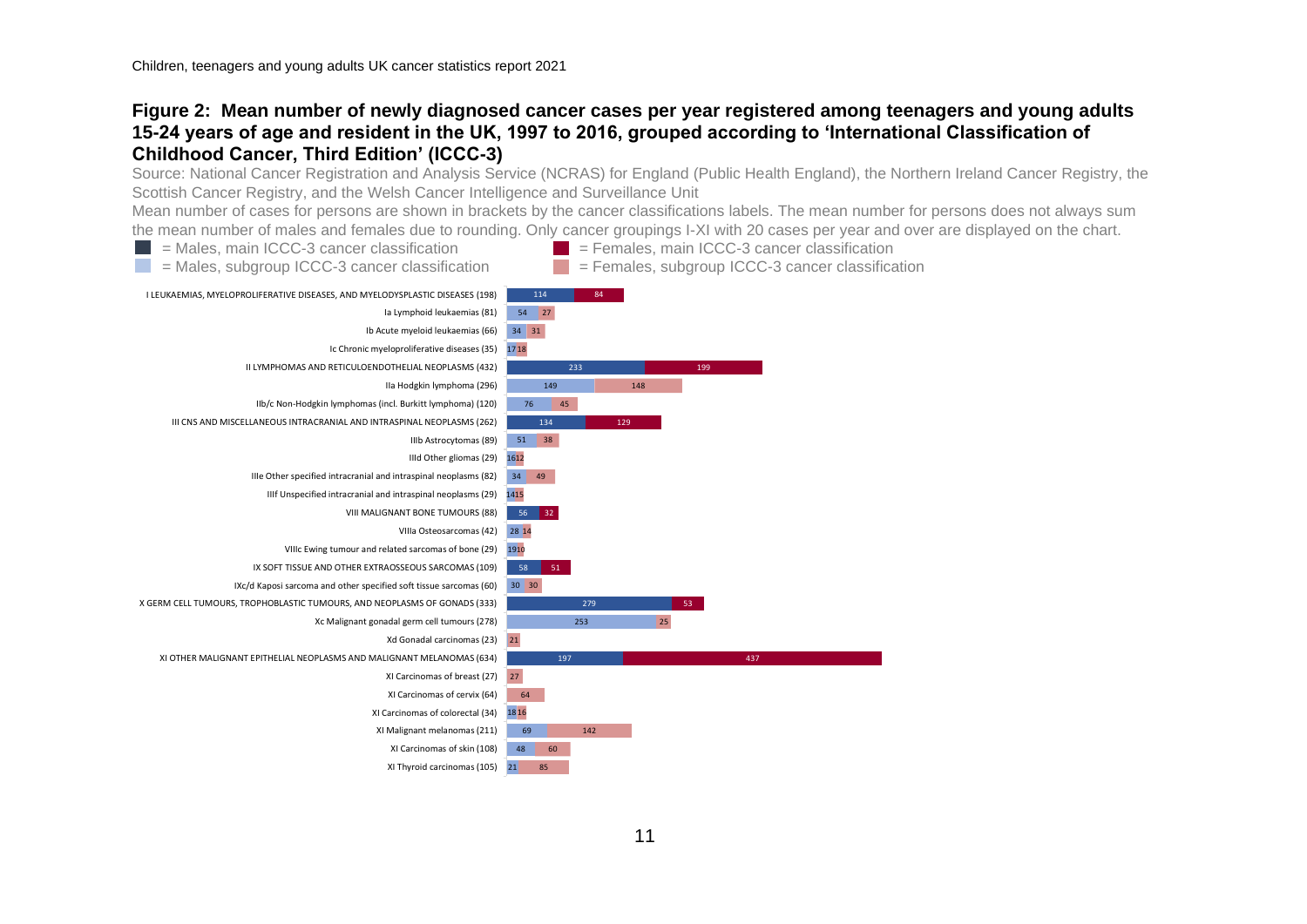#### **Figure 3: Mean number of newly diagnosed cancer cases per year registered among those under 25 years of age and resident in the UK, 1997-2016, grouped according to 'International Classification of Childhood Cancer, Third Edition' (ICCC-3) and age**

Source: National Cancer Registration and Analysis Service (NCRAS) for England (Public Health England), the Northern Ireland Cancer Registry, the Scottish Cancer Registry, and the Welsh Cancer Intelligence and Surveillance Unit

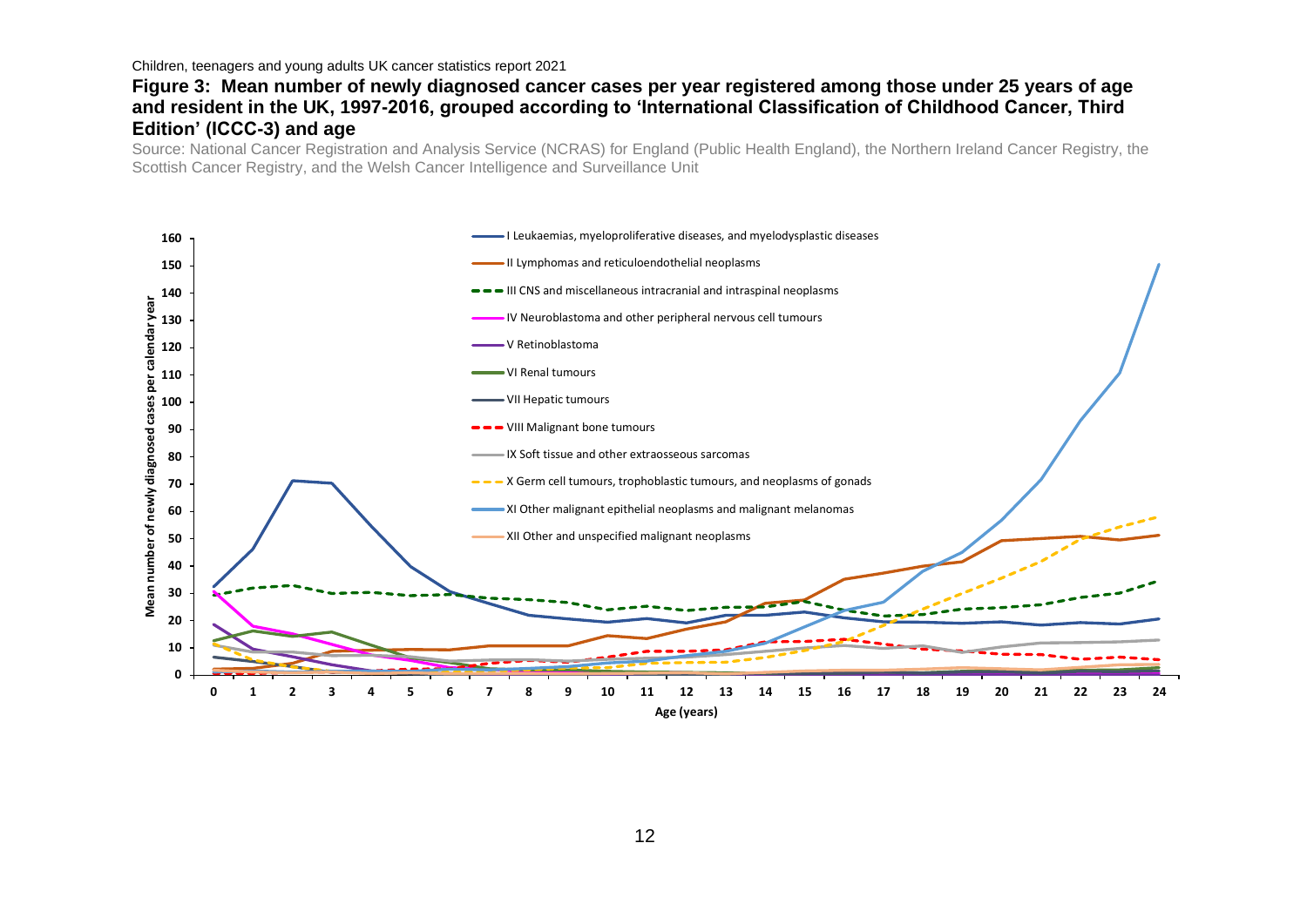Incidence rates:

Table 4 in Appendix B shows cancer incidence rates in children, teenagers and young adults by ICCC-3 main group for males and females separately for the UK and the constituent countries. Corresponding data for subgroups and divisions of the diagnostic classification and for certain other subsets of particular interest are shown in Table 5, for the UK only.

The total ASR for age 0-24 years was 202 per million in males and 182 per million in females. For children aged 0-14 years, the ASR was 162 per million in males and 141 per million in females. For TYA aged 15-24 years, the ASR were 273 per million in males and 258 per million in females. The sex ratio of ASRs was M/F=1.11 overall, M/F=1.15 at age 0-14, and M/F=1.06 at age 15-24.

The cumulative risk of being diagnosed with cancer in the first 15 years of life was 1 in 422 for males and 1 in 488 for females. The cumulative risk within the TYA age range was 1 in 361 for males and 1 in 382 for females. The total cumulative risk in the first 25 years of life was 1 in 194 for males and 1 in 214 for females. Within childhood, incidence was highest in the first five years for both males and females, fell to a minimum at age 5-9 years, and was slightly higher at age 10-14 years, marking the start of the unbroken rise in incidence that continues into the teenage years and throughout adulthood. Incidence rates were within the ranges reported from other countries in Europe, North America and Oceania.<sup>7,8</sup>

Generally, the incidence rates across the UK nations are comparable. Where there was some variation in incidence rates between UK nations, possible explanations for the differences include chance findings (made more likely by multiple statistical testing), differences in the proportion of registrations with information on morphology, and real differences in incidence. Differences in rates for CNS tumours might also result from differences in coding or recording of cases between registries (for instance, increased recording of certain asymptomatic or low grade tumours). Higher incidence of melanoma in Scotland and Northern Ireland than in England and Wales is consistent with the pattern throughout adulthood.<sup>8</sup>

The variation between UK nations in the incidence of carcinoma of the cervix below age 25 during 1997-2016 reflects differences between the nations over time in the age at first invitation to cervical cancer screening. At the start of the study period in 1997, the age at first invitation was 20 years throughout the UK. It was increased to 25 years in England in 2004, then slightly lowered to 24.5 years in 2012 in order to increase the proportion of young women screened as

<sup>7</sup> International Incidence of Childhood Cancer 3 (IICC-3), https://iicc.iarc.fr/

<sup>8</sup> Bray F, Colombet M, Mery L, Piñeros M, Znaor A, Zanetti R and Ferlay J, editors (2017). Cancer Incidence in Five Continents, Vol. XI (electronic version). Lyon: International Agency for Research on Cancer. Available from: https://ci5.iarc.fr, accessed January 2021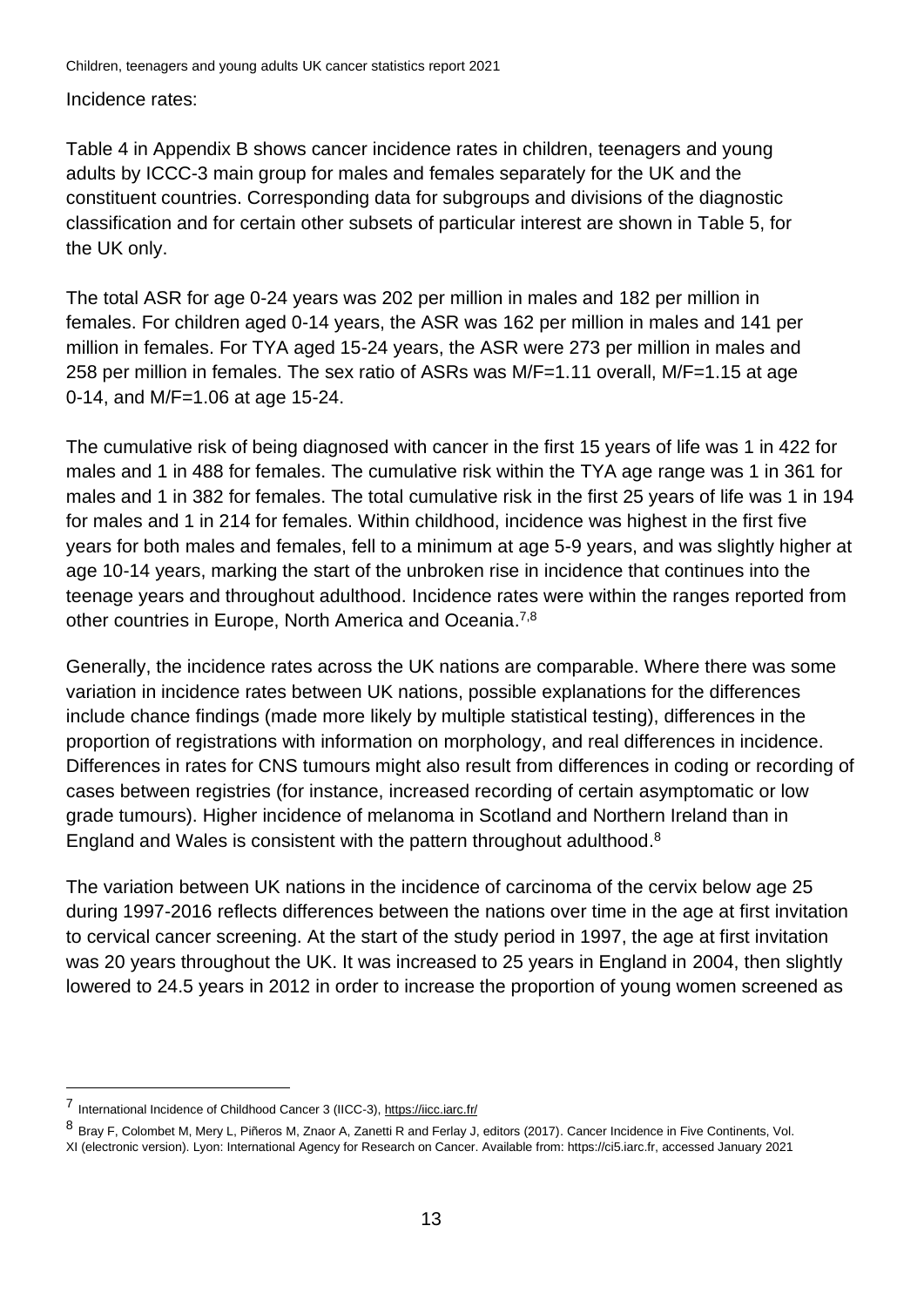close as possible to their 25<sup>th</sup> birthday.<sup>9</sup> Age at first invitation was increased from 20 to 25 in Northern Ireland in January 2011, in Wales in September 2013, and in Scotland in June 2016.

The sex ratio varied between diagnostic categories. Among diagnostic categories with at least 50 registrations (Table 5), the highest sex ratio of ASRs was for malignant gonadal germ cell tumours, M/F=5.9. This is largely because testicular tumours are mainly of germ cell origin. There were also relatively marked male excesses for intracranial & intraspinal germ cell tumours, M/F=2.8, non-Hodgkin lymphoma (including Burkitt lymphoma), M/F=2.0, and medulloblastoma, M/F=1.8. For several categories of epithelial cancers, incidence was higher among females than males. Breast carcinoma, which is extremely rare in males of all ages, had a sex ratio of F/M>100. Other categories with at least 50 registrations that had marked female excesses were gonadal carcinoma, M/F=0.1, thyroid carcinoma, M/F=0.3, malignant melanoma, M/F=0.5, salivary carcinoma, M/F=0.5, and skin carcinoma, M/F=0.8. There was also a pronounced female excess for nephroblastoma (Wilms tumour), M/F=0.8.

There were also some notable variations in sex ratio by age. For lymphoid leukaemia, astrocytoma other than pilocytic, osteosarcoma, Ewing sarcoma family of tumours, and CNS germ cell tumours, the male excess was much more pronounced among TYA than among children. Contrastingly, Hodgkin and non-Hodgkin lymphomas both had substantial male excesses in childhood, whereas at age 15-24 years the male excess of non-Hodgkin lymphoma was much smaller, and males and females had approximately equal ASRs for Hodgkin lymphoma; Hodgkin lymphoma in fact had the highest incidence of any cancer among female TYA. Malignant melanoma was more frequent among females than males at all ages, but the sex ratio F/M increased with age from 1.3 in childhood to 1.9 at aged 15-19 and 2.2 at age 20-24; malignant melanoma was the most frequent cancer among females aged 20-24 years. Gonadal germ cell tumours were more frequent among males than females at age 0-4 and, especially, at age 15-24 years, whereas at age 5-14 there was a marked female excess. Testicular germ cell tumours were the most frequent cancer among male TYA and accounted for 29% of all cancers among males aged 20-24 years.

### <span id="page-13-0"></span>**Population-based survival**

Survival estimates are the percentages of patients who are still alive at a specified time after their diagnosis of cancer, in this report we focus on five-year survival. Survival is a useful measure of the effectiveness of efforts to detect and diagnose cancers at an early stage and to treat them effectively.

Our analyses are for children and TYA who were residents of the UK and had a diagnosis of any malignant neoplasm or non-malignant CNS tumour included in ICCC-3

<sup>9</sup> Castanon A, Sasieni P. [Is the recent increase in cervical cancer in women aged 20-24 years in England a cause for concern?](https://pubmed.ncbi.nlm.nih.gov/29247658/) Prev Med. 2018;107:21-28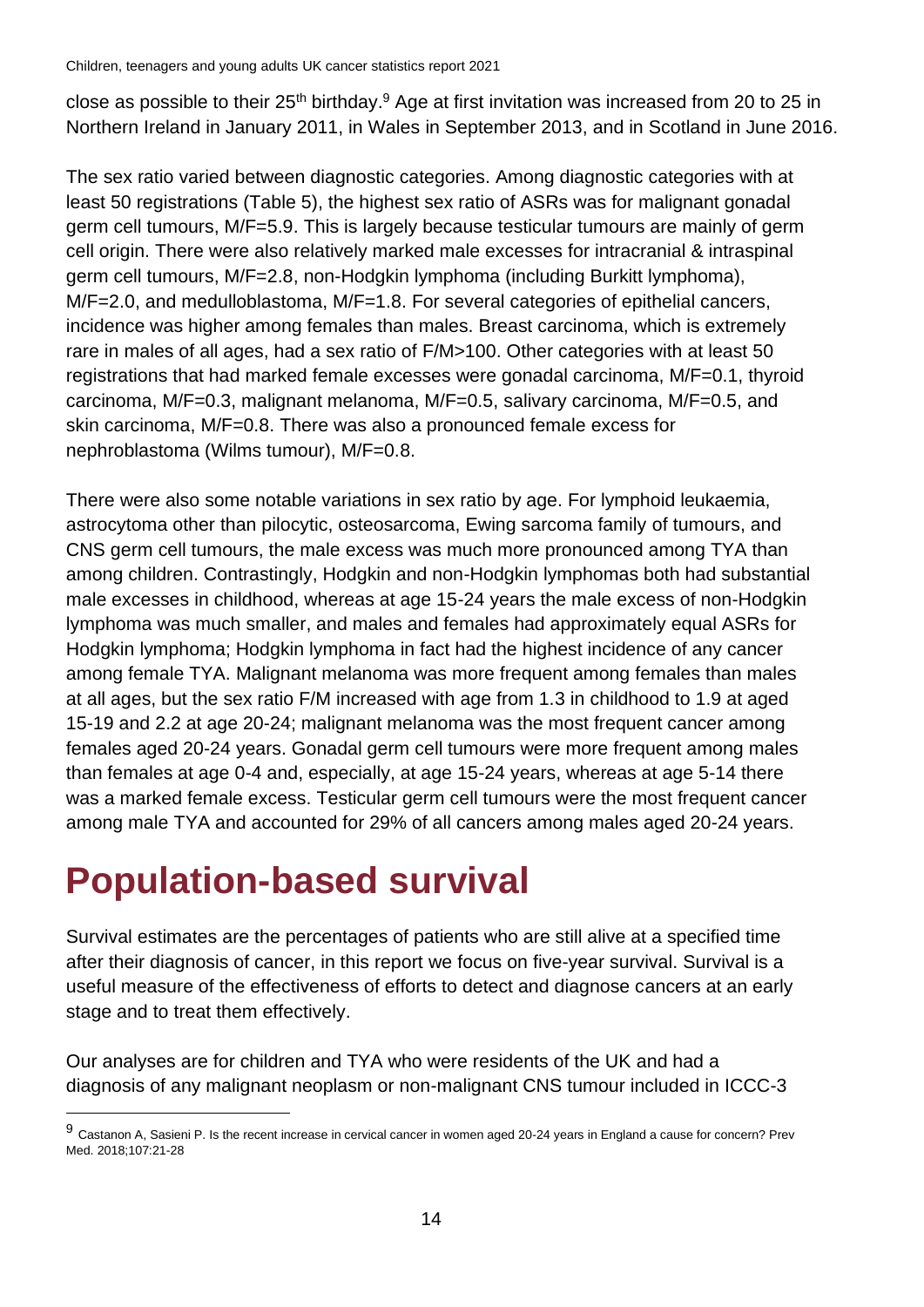during the 20-year period of 1997-2016. The dataset was the same as for the incidence analyses, except that cases ascertained by death certificate only were excluded (135 cases) and cases removed if lost to follow-up. For people with multiple primary tumours, when calculating survival for all cancers combined, only the first primary tumours within the study period were included in the cohort count (1,077 multiple cases were removed). <sup>10</sup> The study censoring date for follow-up was 31 December 2018. Observed survival was estimated actuarially by Kaplan-Meier analysis using the 'complete' approach, in which all patients are included, not just those who have at least five years of follow-up. Trend in survival by single year of diagnosis was analysed by Cox regression and tested by the χ2 test with 1 degree of freedom. A trend was defined as statistically significant if the p-value was less than 0.05. Given the large number of cancer groups for which a test for trend is reported, it should be remembered that some significant results would be expected to occur by chance.

Five-year survival rates for all cancers combined and for ICCC-3 main groups are shown in Tables 6, 7 and 8 in Appendix B for children, TYA and the whole 0-24 age group respectively for the UK and the constituent countries. Detailed results for cancer subgroups and divisions of the diagnostic classification and for certain other subsets of particular interest are tabulated in Tables 9, 10 and 11 in Appendix B, for the UK only. In addition to results for persons diagnosed during the single 20-year period 1997-2016, results are given for 1997-2001, 2002-2006, 2007-2011 and 2012-2016 for diagnostic categories with at least 30 registrations in each of the four five-year periods.

Figures 4, 5 and 6 below show survival for all cancers combined for 0-14 year olds, 15- 24 year olds and 0-24 year olds in the UK. Appendix C shows the UK survival charts for subgroups and divisions of the diagnostic classification and for certain other subsets of particular interest.

Five-year survival by age:

Five-year survival for children under 15 years of age who were diagnosed with cancer in 1997-2016 was 81%, slightly lower than for TYA aged 15-24 years, 84% (Tables 6 and 7). This pattern was not, however, replicated across all diagnostic categories; with some instances where children aged under 15 had the better survival.

Despite relatively small numbers, the survival estimate was higher in Wales for childhood and TYA CNS tumours and for TYA leukaemias than in England and the UK as a whole. Possible explanations for this observation include: differences in coding or recording of cases between registries (for instance, increased recording of certain

 $10$  This follows the principle used for survival analysis published by the Office for National Statistics and Public Health England. The number of cases included in this survival analysis will differ to National Statistics released by each UK nation, such as the "*Childhood cancer survival in England: Children diagnosed from 2001 to 2017 and followed up to 2018)*" published by the Office for National Statistics and Public Health England. The cancer cases for the analysis in this report have been classified using ICD-O-3 and with different definitions from those used for the National Statistics. For example, cancers of the skin other than melanoma and secondary and unspecified malignant neoplasms were included in our study but were excluded in the National Statistics. The data cleaning process for the analysis in this report also differs from that applied for the National Statistics.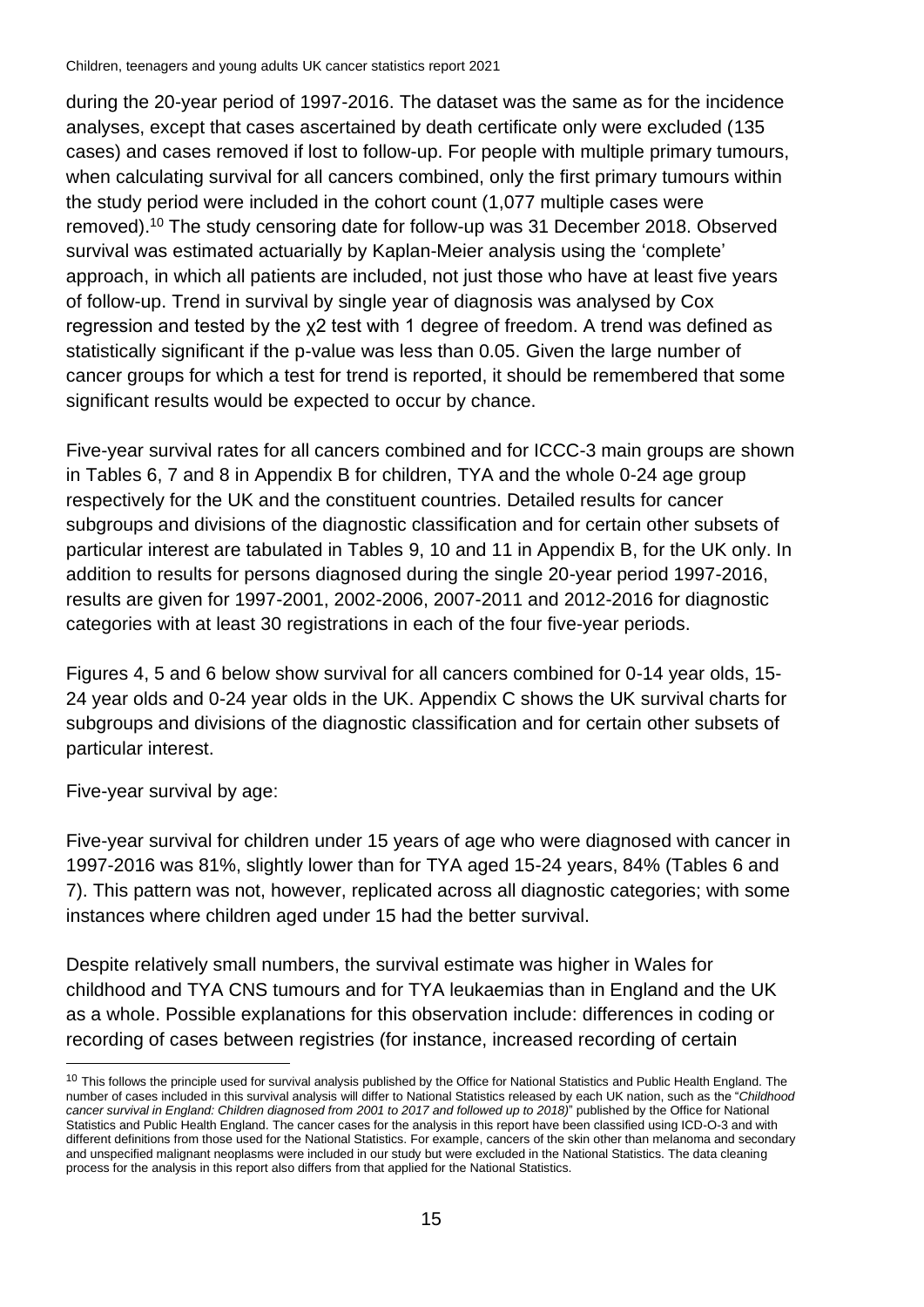populations of asymptomatic or low grade tumours such as children with neurofibromatosis type I-related optic pathway gliomas); a chance finding (made more likely by multiple statistical testing of a defined population); and a real difference in survival. The differences were most marked in the early period and are a focus for investigation by the registries.

Overall, five-year survival from diagnosis with leukaemia was higher for children than for TYA, 85% compared with 68% in the UK. Children also had markedly higher survival than TYA for lymphoid leukaemia (89% vs. 65%) and acute myeloid leukaemia (67% vs. 57%), but lower survival than TYA for chronic myeloproliferative diseases (85% vs. 92%) and myelodysplastic syndrome and other myeloproliferative diseases (68% vs. 81%).

Survival from all lymphomas combined was 90% for children and for TYA. Survival from Hodgkin lymphoma was very high both for children (96%) and TYA (95%). For non-Hodgkin lymphoma (including Burkitt lymphoma) children had higher survival (86%) than TYA (80%), and the difference between the age groups was most marked for precursorcell lymphomas (82% vs. 63%) and for Burkitt lymphoma (88% vs. 79%). Treatment strategies vary between the two age groups and it is unclear to what extent the differences in survival between children and TYA, albeit modest, reflect different biology versus different treatment approaches.

Survival from CNS tumours was lower for children (74%) than for TYA (78%). The survival gap in favour of TYA was wider for ependymoma (children 71%, TYA 88%), medulloblastoma (children 65%, TYA 75%) and for mixed and unspecified gliomas (children 44%, TYA 64%). Survival exceeded 90% in both children and TYA for pilocytic astrocytoma, craniopharyngioma and neuronal and mixed neuronal glial tumours. For astrocytomas other than pilocytic astrocytoma, children had higher survival (66%) than TYA (50%). The spectrum of CNS tumours is different between young children, older children, adolescents and young adults, and a simple comparison of survival between CNS tumours in children and TYA misses much relevant detail. Even within a single tumour type, there may be marked morphological and biological differences with age. For example, the four major medulloblastoma subgroups have characteristic and distinct age peaks and outcomes that vary between infancy, mid-childhood and young adulthood, while the molecularly defined grade II-III ependymomas characteristic of young children are uncommon in TYA and older adults, who are more likely to have WHO grade I tumours or molecularly distinct grade II-III tumours.

Survival from neuroblastoma and other peripheral nervous cell tumours was similar for children (66%) and TYA (69%). Within that category, however, survival from neuroblastoma (including ganglioneuroblastoma) was higher for children (66%) than for TYA (53%).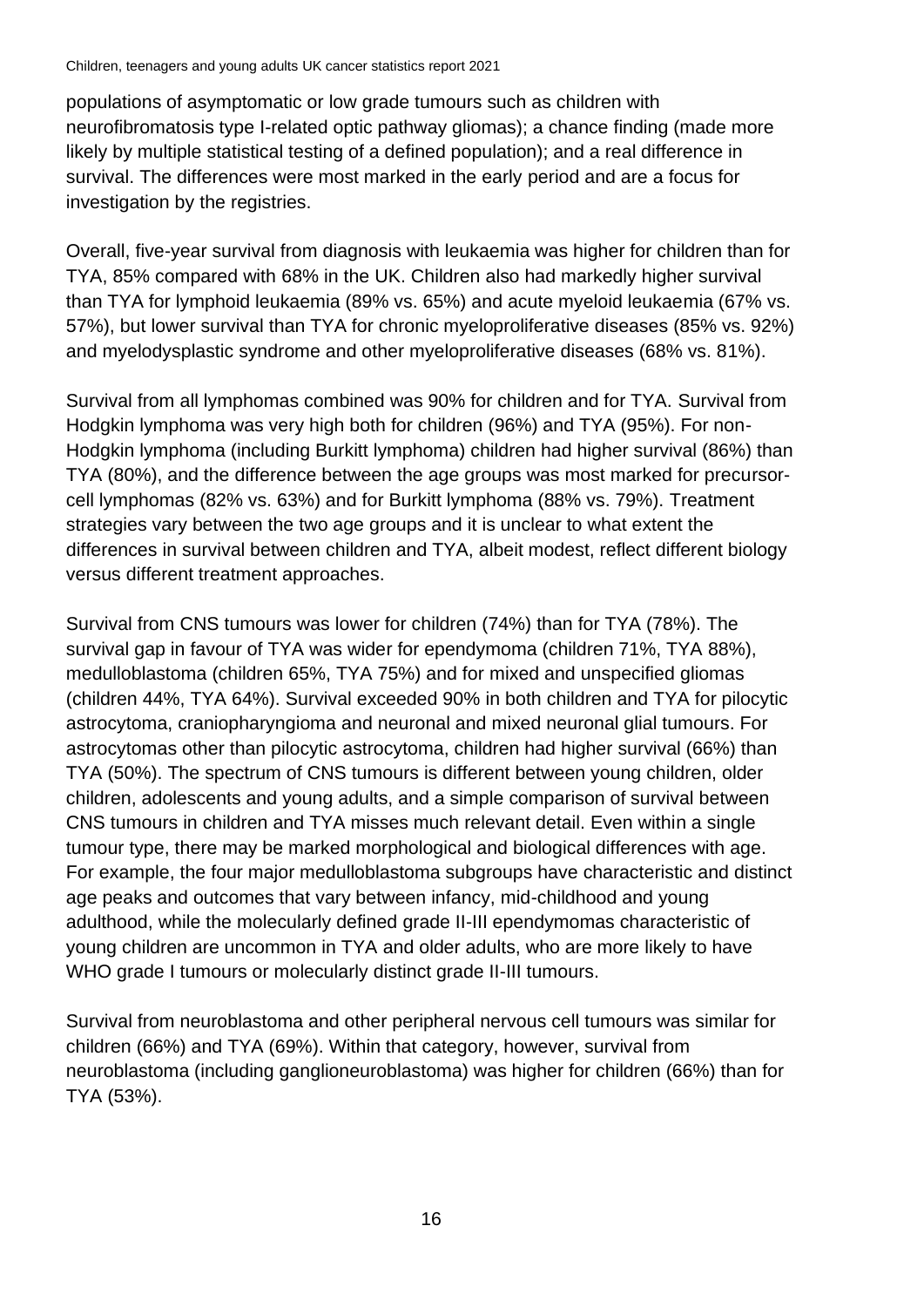Five-year survival of children with retinoblastoma was 99% while no cases were registered among TYA during the study period.

Children with renal tumours had higher survival (88%) than TYA (71%). The great majority of renal tumours in children were nephroblastoma (Wilms tumour), with survival of 91%, whereas most renal tumours in TYA were carcinomas, with somewhat lower survival of 71%. The survival gap in favour of children was much greater for hepatic tumours (children 74%, TYA 30%). Most hepatic tumours in children were hepatoblastoma, with five-year survival of 79%, but nearly all those in TYA were carcinomas for which survival was only 29%.

Children had higher survival than TYA from bone tumours (66% vs. 62%) and soft-tissue sarcomas (71% vs. 65%). The largest difference in survival within these categories was for rhabdomyosarcoma (children 69%, TYA 37%). Rhabdomyosarcoma still has one of the worst outcomes of any cancers in the TYA age group. The difference between childhood and TYA rhabdomyosarcoma survival is likely to be due, at least in part, to the relatively higher prevalence of fusion-negative tumours in children and fusion-positive or pleomorphic tumours in TYAs. Children also had higher survival than TYA with Ewing sarcoma family tumours, arising in bone and soft tissues (children 67%, TYA 52%). Survival from osteosarcoma, the most frequent bone tumour in people under 25 years old, was 60% for ages 0-24 years with little difference between children and TYA.

Survival of children and TYA with CNS germ-cell tumours was 88%, with little difference between the two age groups. For germ-cell tumours of other extragonadal and extracranial sites, children had higher survival (87%) than TYA (71%). Survival from gonadal germ-cell tumours was over 96% for children and for TYA. Gonadal carcinomas were rare in children but had survival of 77% in TYA.

Among children, five-year survival exceeded 95% for carcinomas in each of the two most frequent sites, thyroid and skin. Among TYA, in whom carcinomas are more frequent, survival varied widely by subgroup. Within the head and neck, five-year survival ranged from over 95% for thyroid and salivary glands to 73% for nasopharynx and 79% for other head and neck sites. Survival from carcinomas of trachea, bronchus and lung was 78% overall, but within this group of sites it was 97% for neuroendocrine tumours and 44% for other histological types. Five-year survival of TYA with carcinomas in the other most frequent sites was 99% for skin, 84% for cervix, 80% for breast, 57% for colorectal (except appendix), and 41% for stomach and other upper gastrointestinal tract. Survival from malignant melanoma was lower for children (86%) than for TYA (94%).

### Survival trends:

Overall, five-year survival was 77% for children under 15 years of age who were diagnosed in 1997-2001, 79% for those diagnosed in 2002-2006, 82% for those diagnosed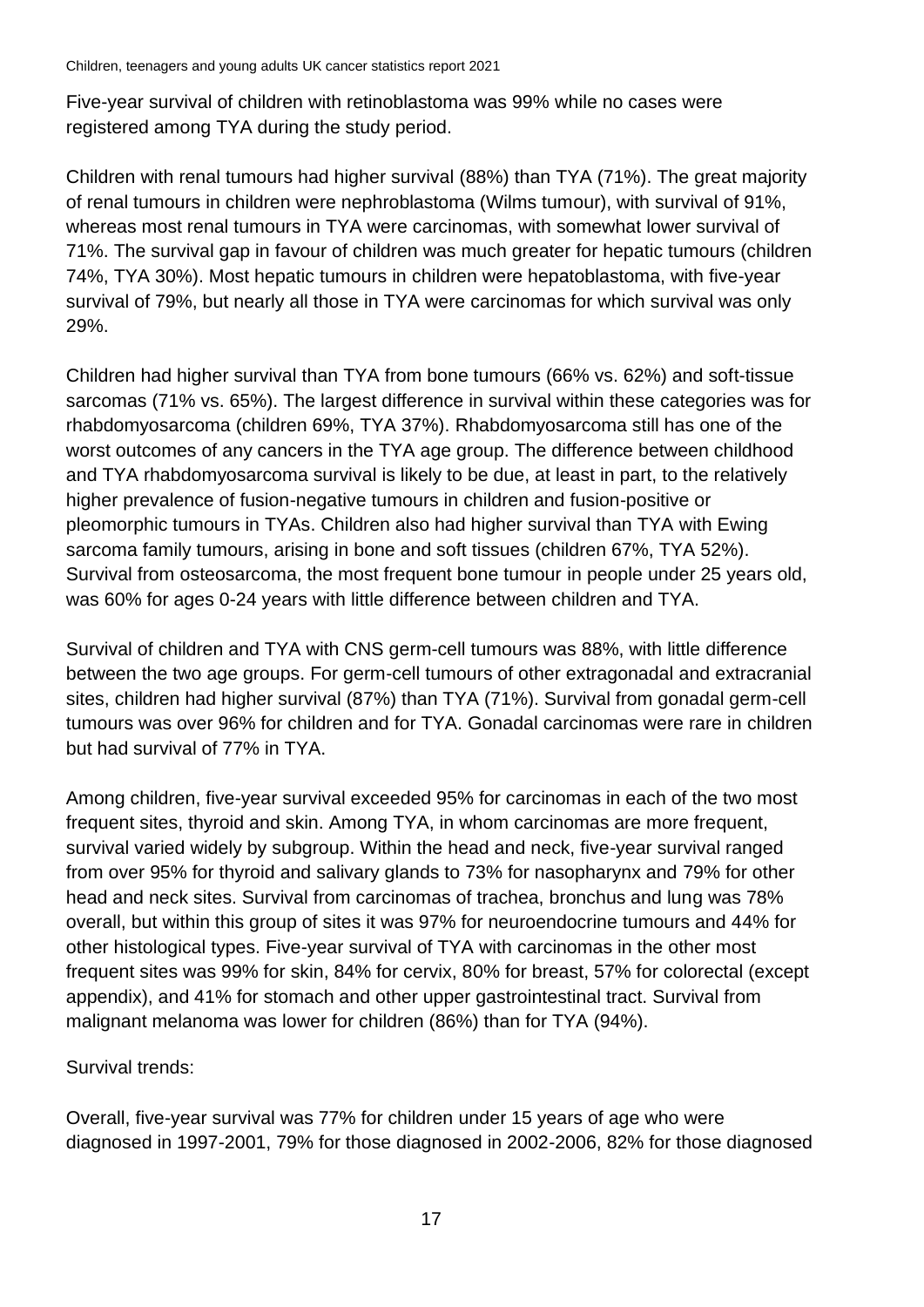in 2007-2011, and 84% for those diagnosed in 2012-2016 (Table 6). Five-year survival was 79% for teenagers and young adults aged 15-24 years who were diagnosed in 1997- 2001, 83% for those diagnosed in 2002-2006, 86% for those diagnosed in 2007-2011, and 87% for those diagnosed in 2012-2016 (Table 7). For both age groups, the trends in survival by period of diagnosis were highly significant (p<0.001).

There were also significant increasing trends in survival during 1997-2016 for many diagnostic categories, including lymphoid leukaemia, acute myeloid leukaemia, chronic myeloid leukaemia, chronic myeloproliferative diseases, myelodysplastic syndrome (in children), Hodgkin lymphoma, non-Hodgkin lymphomas, astrocytoma, other and mixed gliomas, brain stem glioma (in children), meningioma (in TYA), neuroblastoma (in children), osteosarcoma, Ewing sarcoma family of tumours (in TYA), rhabdomyosarcoma, CNS germinoma (in TYA), breast carcinoma (in TYA) and malignant melanoma (in TYA).

Some categories which already had an excellent prognosis with five-year survival exceeding 90% during the study period, with little room for further improvement; include pilocytic astrocytoma, pituitary adenoma and carcinoma, craniopharyngioma, retinoblastoma, nephroblastoma (Wilms tumour), gonadal germ-cell tumours, thyroid carcinoma and skin carcinoma.

The trend of survival increase was not uniform across the entire period, and there are several cancers with poorer prognosis which there has been little evidence of improvement in the most recent periods, notably ependymoma, medulloblastoma, hepatoblastoma, Ewing sarcoma in children and colorectal carcinomas in TYAs. TYAs continued to have worse survival than children for osteosarcoma, Ewing sarcoma and rhabdomyosarcoma, without any recent improvement. However, while TYA survival remains worse than childhood survival for acute lymphoid and myeloid leukaemia and non-Hodgkin lymphomas, the gap has reduced over time.

The improvements in survival witnessed in acute myeloid leukaemia and acute lymphoblastic leukaemia during the period, which were relatively greater in TYA than in children, were likely to be due to successive improvements in treatment related to clinical trials in the two diseases, combined with a change in overall treatment strategy in acute lymphoblastic leukaemia in TYA patients from a typical 'adult' strategy to a more 'paediatric' strategy following the recognition that TYA patients had higher survival when treated according to paediatric protocols.

The introduction of novel targeted treatments for both Hodgkin and non-Hodgkin lymphomas is likely to have contributed to improvements in survival in both age groups seen over the study period seen over the study period.

The gradual improvement in survival seen across several CNS tumours throughout the period in children and TYA is encouraging but cannot be ascribed to a single factor.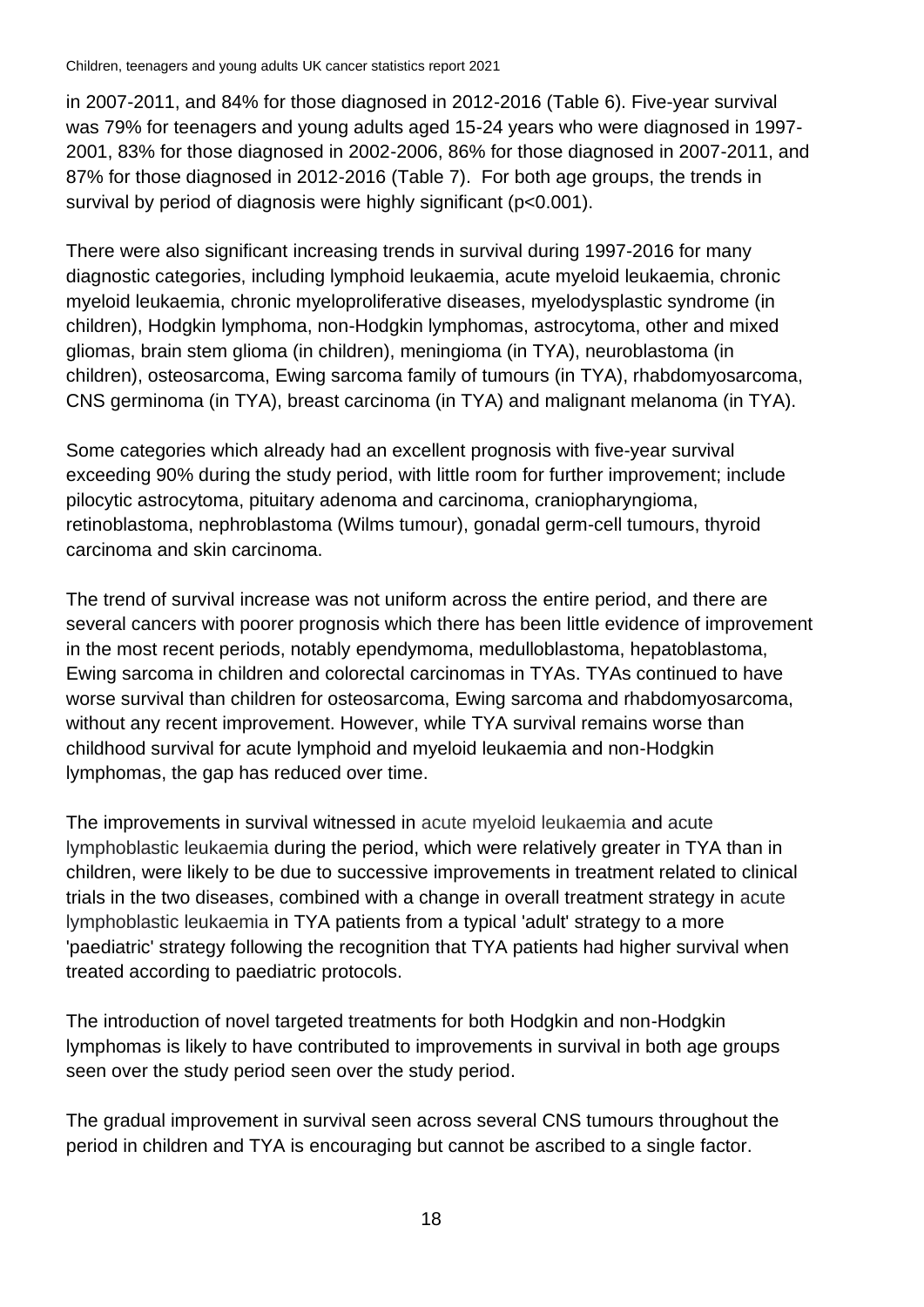Increasing specialisation of diagnostic imaging, molecular pathology and histopathology, and technical refinements in neurosurgery and radiotherapy are likely to have played a part. For the malignant brain tumours ependymoma and medulloblastoma, there was little evidence of improvement. It was not possible to distinguish between patients with high risk and standard risk medulloblastoma, defined by a combination of age, stage, completeness of resection and histological and molecular features. Therefore, it is possible that there have been improvements in survival for some groups that were not detectable in this analysis. Future analyses should be able to better distinguish between patients with standard and high risk disease. For ependymoma, the SIOP Ependymoma II clinical trial and the national Ependymoma Multidisciplinary Advisory Group (EMAG) collaborative began subsequent to the incident period examined in this report and their influence on the survival of childhood or TYA ependymoma have not yet been measured in national data.

The progressive improvements in the survival of osteosarcoma are welcome and somewhat difficult to explain. The last major clinical trial in osteosarcoma failed to show a difference between standard and escalated treatments, and the chemotherapy regimen in use has been standard for many years. It is likely, therefore, that the improvements in survival throughout the period are related to centralisation and increasing specialisation of surgical services, for a minority of patients the availability of high dose proton therapy for inoperable tumours, and greater standardisation of the established chemotherapy regimen.

One barrier impacting on the recent improvement in survival for rhabdomyosarcoma in TYA may be that successive European rhabdomyosarcoma trials have historically had an arbitrary upper age threshold for inclusion of 21 years. While these trials are routinely opened in paediatric centres, they are not routinely available to TYA patients. The abolition of an arbitrary age threshold for trial recruitment is a cause for hope for the future for these patients.

For Ewing sarcoma, there was an improvement in survival in TYA but not in children over the 20 year study period. The improvement in TYA is encouraging in a disease that is quoted in clinical trial literature as having no survival improvement for several decades. While TYA survival remains lower than that in childhood, the gap is now less than at the beginning of the study period. The improvement over time is not fully explained: most of the trials undertaken during this period did not report improvements in survival other than the most recent trial, EuroEwing 2012, which took place during the most recent period. The improvements may reflect greater centralisation of care, more treatment according to standardised chemotherapy protocols and more centralised decision-making around local disease control via a national UK Ewing sarcoma multi-disciplinary team (MDT).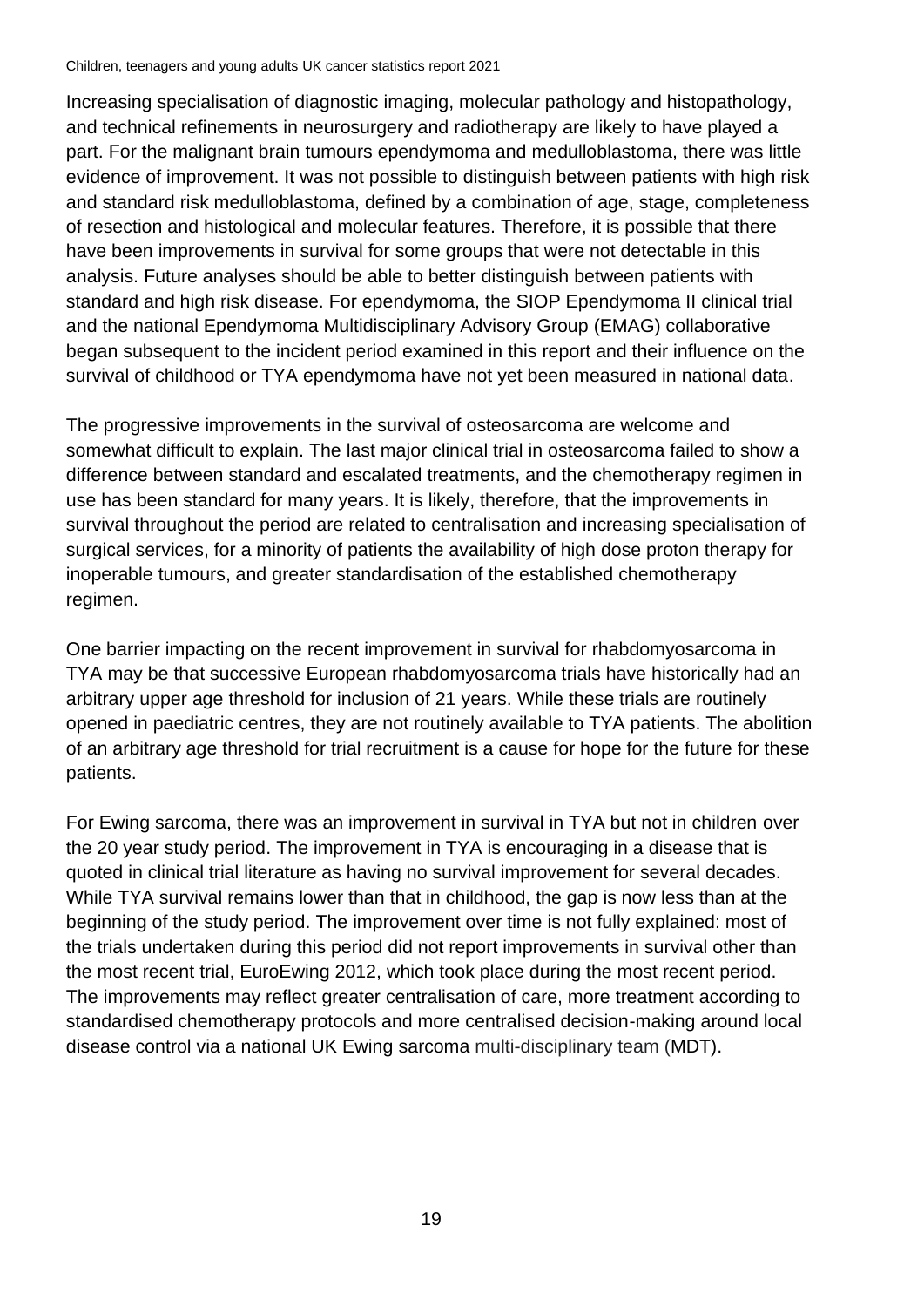### **Figures 4 to 6: Population-based survival of children, teenagers and young adults with cancer in UK diagnosed 1997-2016, all cancers combined**



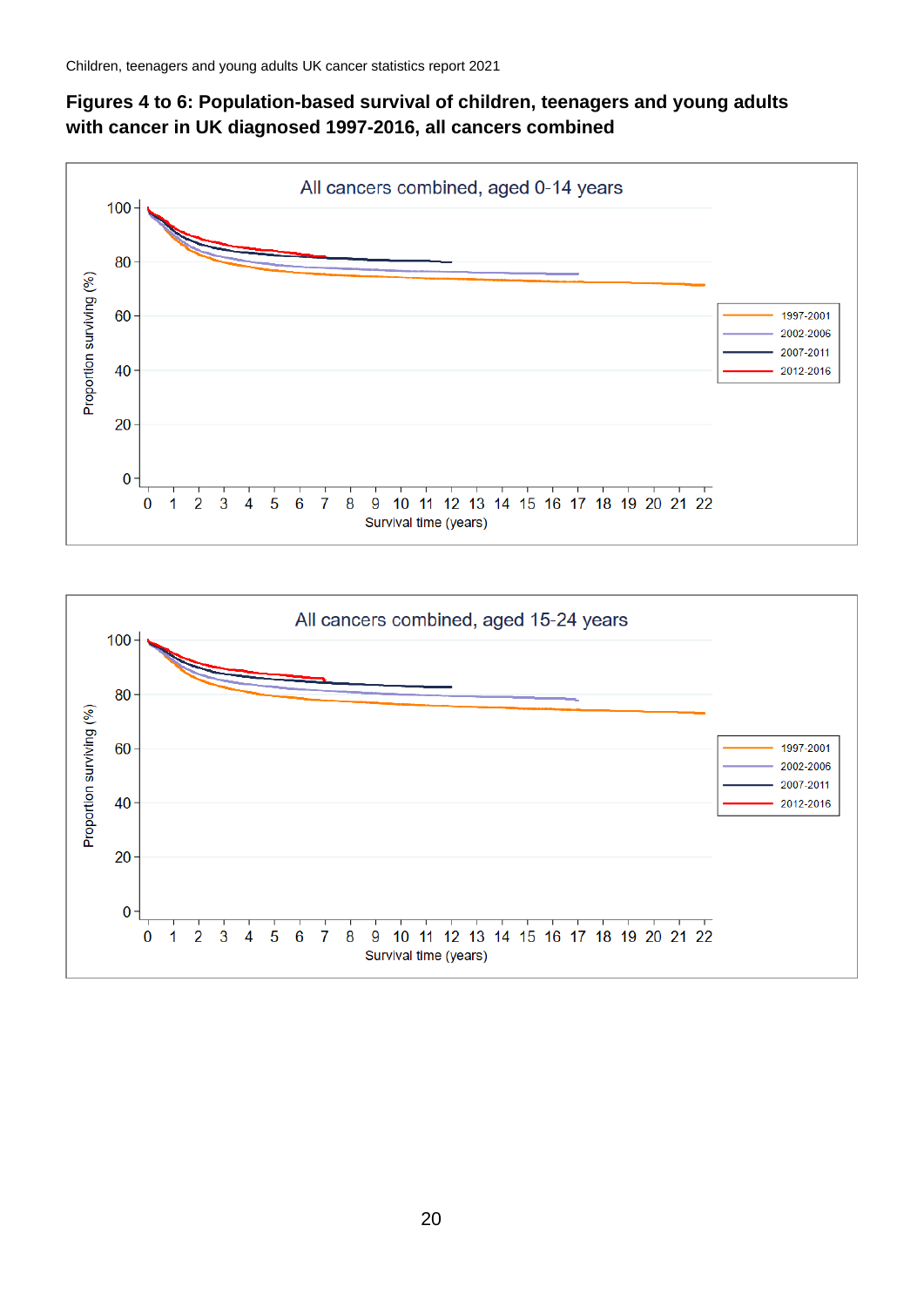

### <span id="page-20-0"></span>**Cancer mortality and prevalence**

Cancer mortality is a measure of the number of people diagnosed with cancer who have died in a given period. Mortality rates are affected by changes in incidence and survival: if more people develop cancer but survival does not change (i.e. treatment remains equally effective), more people die of cancer and therefore mortality increases; if incidence remains constant but treatment becomes more effective and survival improves, fewer people die of cancer and therefore mortality falls.

Cancer in children, teenagers and young adults accounts for 0.3% of all cancer deaths in the UK. In 2018 there were around 260 childhood cancer deaths, accounting for 7% of all childhood deaths (0-14 year olds). For teenagers and young adults (15-24 year olds) there were nearly 290 cancer deaths, accounting for 11% of all TYA deaths. For comparison, cancer accounts for almost 30% of all deaths in the whole UK population.<sup>11</sup>

Of approximately 32,500 children diagnosed with cancer between 1997-2016, around 7,000 had died at any age by the end of 2018, and around 25,500 were still alive. Of approximately 41,500 teenagers and young adults diagnosed with cancer between 1997- 2016, around 7,700 had died at any age by the end of 2018, and nearly 33,800 were still alive.

National Records of Scotland, Vital Events Reference Tables 2018, Section 6: Deaths – Causes

Northern Ireland Statistics and Research Agency, Registrar General Annual Report 2018 Cause of Death,

<https://www.nisra.gov.uk/publications/registrar-general-annual-report-2018-cause-death>

<sup>11</sup> Office for National Statistics, NOMIS Official Labour Market Statistics, Mortality statistics 2018, Deaths registered in England and Wales <https://www.nomisweb.co.uk/articles/960.aspx>

[https://www.nrscotland.gov.uk/statistics-and-data/statistics/statistics-by-theme/vital-events/general-publications/vital-events](https://www.nrscotland.gov.uk/statistics-and-data/statistics/statistics-by-theme/vital-events/general-publications/vital-events-reference-tables/2018/section-6-death-causes)[reference-tables/2018/section-6-death-causes](https://www.nrscotland.gov.uk/statistics-and-data/statistics/statistics-by-theme/vital-events/general-publications/vital-events-reference-tables/2018/section-6-death-causes)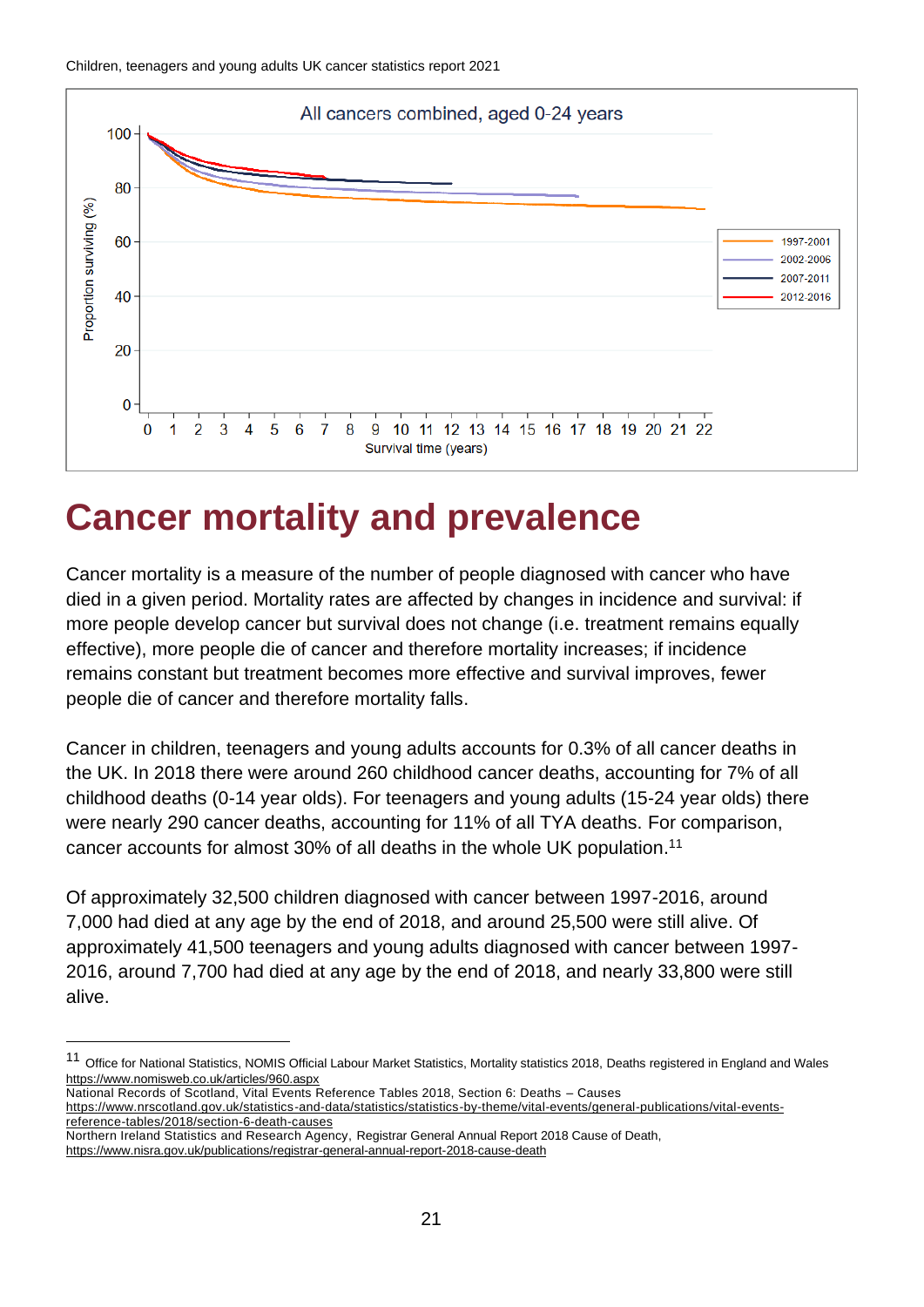### **Appendix A – Cancer classifications codes**

#### **Table 1: Cancer classification coding list used for this report, based on ICD-O-3**

Primarily based on the International Classification of Childhood Cancer, Third edition (ICCC-3) and then modified and expanded to allow more detailed analyses; to accommodate morphology codes that have been introduced in the first and second revisions of ICD-O-3; and to cover the most common sites for tumours in the teenage and young adult age range.

<span id="page-21-0"></span>

| <b>Diagnostic group</b>                                                                                               | <b>Morphology codes</b>                                                                                                                                                                       | <b>Behaviour</b><br>codes | <b>Specific site codes</b>        |
|-----------------------------------------------------------------------------------------------------------------------|-----------------------------------------------------------------------------------------------------------------------------------------------------------------------------------------------|---------------------------|-----------------------------------|
| I Leukaemias, myeloproliferative diseases, and<br>myelodysplastic diseases                                            |                                                                                                                                                                                               |                           |                                   |
| (a) Lymphoid leukaemias                                                                                               | 9820, 9823, 9826, 9827, 9831-9836, 9940, 9948                                                                                                                                                 | 3,6,9                     |                                   |
|                                                                                                                       | 9811-9819, 9837                                                                                                                                                                               | 3,6,9                     | C42.0, C42.1, C42.3, C42.4, C80.9 |
| (a.1) Precursor cell leukaemias                                                                                       | 9835, 9836                                                                                                                                                                                    | 3,6,9                     |                                   |
|                                                                                                                       | 9811-9819, 9837                                                                                                                                                                               | 3,6,9                     | C42.0, C42.1, C42.3, C42.4, C80.9 |
| (a.2) Mature B-cell leukaemias                                                                                        | 9823, 9826, 9832, 9833, 9940                                                                                                                                                                  | 3,6,9                     |                                   |
| (b) Acute myeloid leukaemias                                                                                          | 9840, 9861, 9865-9867, 9869-9874, 9877-9879, 9891, 9895-9898, 9910- 3,6,9<br>9912, 9920, 9931                                                                                                 |                           |                                   |
| (c) Chronic myeloproliferative diseases                                                                               | 9863, 9875, 9876, 9960-9964                                                                                                                                                                   | 3,6,9                     |                                   |
| Ic (subset) Chronic myeloid leukaemia                                                                                 | 9863, 9875, 9876                                                                                                                                                                              | 3,6.9                     |                                   |
| Ic (subset) Other chronic myeloproliferative diseases                                                                 | 9960-9964                                                                                                                                                                                     | 3,6.9                     |                                   |
| (d) Myelodysplastic syndrome and other myeloproliferative diseases 9945, 9946, 9975, 9980, 9982-9987, 9989, 9991-9993 |                                                                                                                                                                                               | 3,6,9                     |                                   |
| (d) (subset) Myelodysplastic syndrome                                                                                 | 9980-9989, 9991-9993                                                                                                                                                                          | 3,6.9                     |                                   |
| (d) (subset) Juvenile myelomonocytic leukaemia & chronic<br>myelomonocytic leukaemia                                  | 9945, 9946                                                                                                                                                                                    | 3,6.9                     |                                   |
| (e) Unspecified and other specified leukaemias                                                                        | 9800, 9801, 9805-9809, 9860, 9930, 9965-9968                                                                                                                                                  | 3,6,9                     |                                   |
| Il Lymphomas and reticuloendothelial neoplasms                                                                        |                                                                                                                                                                                               |                           |                                   |
| (a) Hodgkin lymphomas                                                                                                 | 9650-9655, 9659, 9661-9665, 9667                                                                                                                                                              | 3,6,9                     |                                   |
| (b)(c) Non-Hodgkin lymphomas (including Burkitt lymphoma)                                                             | 9591, 9597, 9670, 9671, 9673, 9675, 9678-9680, 9684, 9687-9691,<br>9695, 9698-9702, 9705, 9708, 9709, 9712, 9714-9719, 9724-9729, 9731-<br>9735, 9737, 9738, 9760-9762, 9764-9769, 9970, 9971 | 3,6,9                     |                                   |
|                                                                                                                       | 9811-9819, 9837                                                                                                                                                                               | 3,6,9                     | C00.0-C41.9, C42.2, C44.0-C77.9   |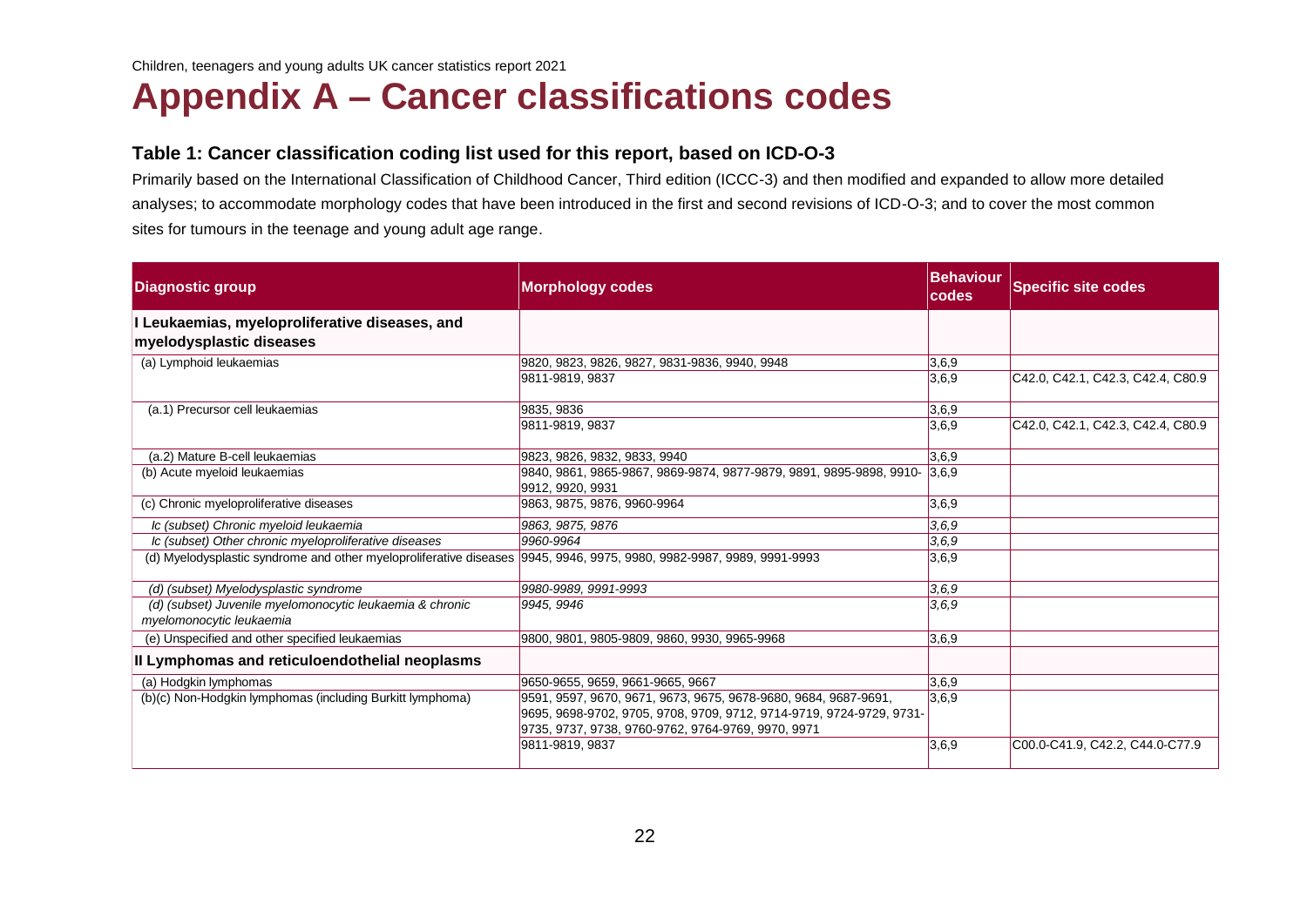| <b>Diagnostic group</b>                                             | <b>Morphology codes</b>                                                                                                                                | <b>Behaviour</b><br>codes | <b>Specific site codes</b>                |
|---------------------------------------------------------------------|--------------------------------------------------------------------------------------------------------------------------------------------------------|---------------------------|-------------------------------------------|
| (b.1) Precursor cell lymphomas                                      | 9727-9729                                                                                                                                              | 3,6,9                     |                                           |
|                                                                     | 9811-9819, 9837                                                                                                                                        | 3,6,9                     | C00.0-C41.9, C42.2, C44.0-C77.9           |
| (b.2) Mature B-cell lymphomas (excluding Burkitt lymphoma)          | 9597, 9670, 9671, 9673, 9675, 9678-9680, 9684, 9688-9691, 9695,<br>9698, 9699, 9712, 9731-9735, 9737, 9738, 9761, 9762, 9764-9766,<br>9769, 9970, 9971 | 3,6,9                     |                                           |
| (b.3) Mature T-cell and NK-cell lymphomas                           | 9700-9702, 9705, 9708, 9709, 9714-9719, 9724-9726, 9767, 9768                                                                                          | 3,6,9                     |                                           |
| (b.4) Non-Hodgkin lymphomas, NOS                                    | 9591, 9760                                                                                                                                             |                           |                                           |
| (c) Burkitt lymphoma                                                | 9687                                                                                                                                                   | 3,6,9                     |                                           |
| (d) Miscellaneous lymphoreticular neoplasms                         | 9740-9742, 9749, 9750, 9755-9759                                                                                                                       | 3,6,9                     |                                           |
| (e) Unspecified lymphomas                                           | 9590, 9596                                                                                                                                             | 3,6,9                     |                                           |
| III CNS and miscellaneous intracranial and intraspinal<br>neoplasms |                                                                                                                                                        |                           |                                           |
| (a) Ependymomas and choroid plexus tumour                           | 9383, 9390-9394, 9396                                                                                                                                  | 0,1,3,6,9                 |                                           |
| (a.1) Ependymomas                                                   | 9383, 9391-9394, 9396                                                                                                                                  | 0,1,3,6,9                 |                                           |
| (a.2) (subset) Choroid plexus carcinoma                             | 9390                                                                                                                                                   | 3,6,9                     |                                           |
| (a.2) (subset) Choroid plexus papilloma                             | 9390                                                                                                                                                   | $ 0,1\rangle$             |                                           |
| (b) Astrocytomas                                                    | 9380                                                                                                                                                   | 0,1,3,6,9                 | C72.3                                     |
|                                                                     | 9384, 9400-9411, 9420-9425, 9440-9442, 9445                                                                                                            | 0,1,3,6,9                 |                                           |
| (b.1) Pilocytic astrocytoma                                         | 9421                                                                                                                                                   | 0,1,3,6,9                 |                                           |
| (b.2) Other Astrocytomas                                            | 9380                                                                                                                                                   | 0,1,3,6,9                 | C72.3                                     |
|                                                                     | 9384, 9400-9411, 9420, 9422-9425, 9440-9442, 9445                                                                                                      | 0,1,3,6,9                 |                                           |
| (c) Intracranial and intraspinal embryonal tumours                  | 9470-9478, 9480, 9508                                                                                                                                  | 0,1,3,6,9                 |                                           |
|                                                                     | 9501-9504                                                                                                                                              | 0,1,3,6,9                 | C70.0-C72.9                               |
| (c.1) Medulloblastomas                                              | 9470-9472, 9474-9477, 9480                                                                                                                             | 0,1,3,6,9                 |                                           |
| (c.2) CNS embryonal tumour NOS                                      | 9473, 9478                                                                                                                                             | 0,1,3,6,9                 |                                           |
| (c.3) Medulloepithelioma                                            | 9501-9504                                                                                                                                              | 0,1,3,6,9                 | C70.0-C72.9                               |
| (c.4) Atypical teratoid/rhabdoid tumour                             | 9508                                                                                                                                                   | 0,1,3,6,9                 |                                           |
| (d) Other gliomas                                                   | 9380                                                                                                                                                   | 0,1,3,6,9                 | C70.0-C72.2, C72.4-C72.9, C75.1,<br>C75.3 |
|                                                                     | 9381, 9382, 9385, 9430-9432, 9444, 9450, 9451, 9460                                                                                                    | 0,1,3,6,9                 |                                           |
| (d.1) Oligodendrogliomas                                            | 9450, 9451, 9460                                                                                                                                       | 0, 1, 3, 6, 9             |                                           |
| (d.2) Mixed and unspecified gliomas                                 | 9380                                                                                                                                                   | 0,1,3,6,9                 | C70.0-C72.2, C72.4-C72.9, C75.1,<br>C75.3 |
|                                                                     | 9382, 9385                                                                                                                                             | 0,1,3,6,9                 |                                           |
| (d.3) Neuroepithelial glial tumours of uncertain origin             | 9381, 9430-9432, 9444                                                                                                                                  | 0,1,3,6,9                 |                                           |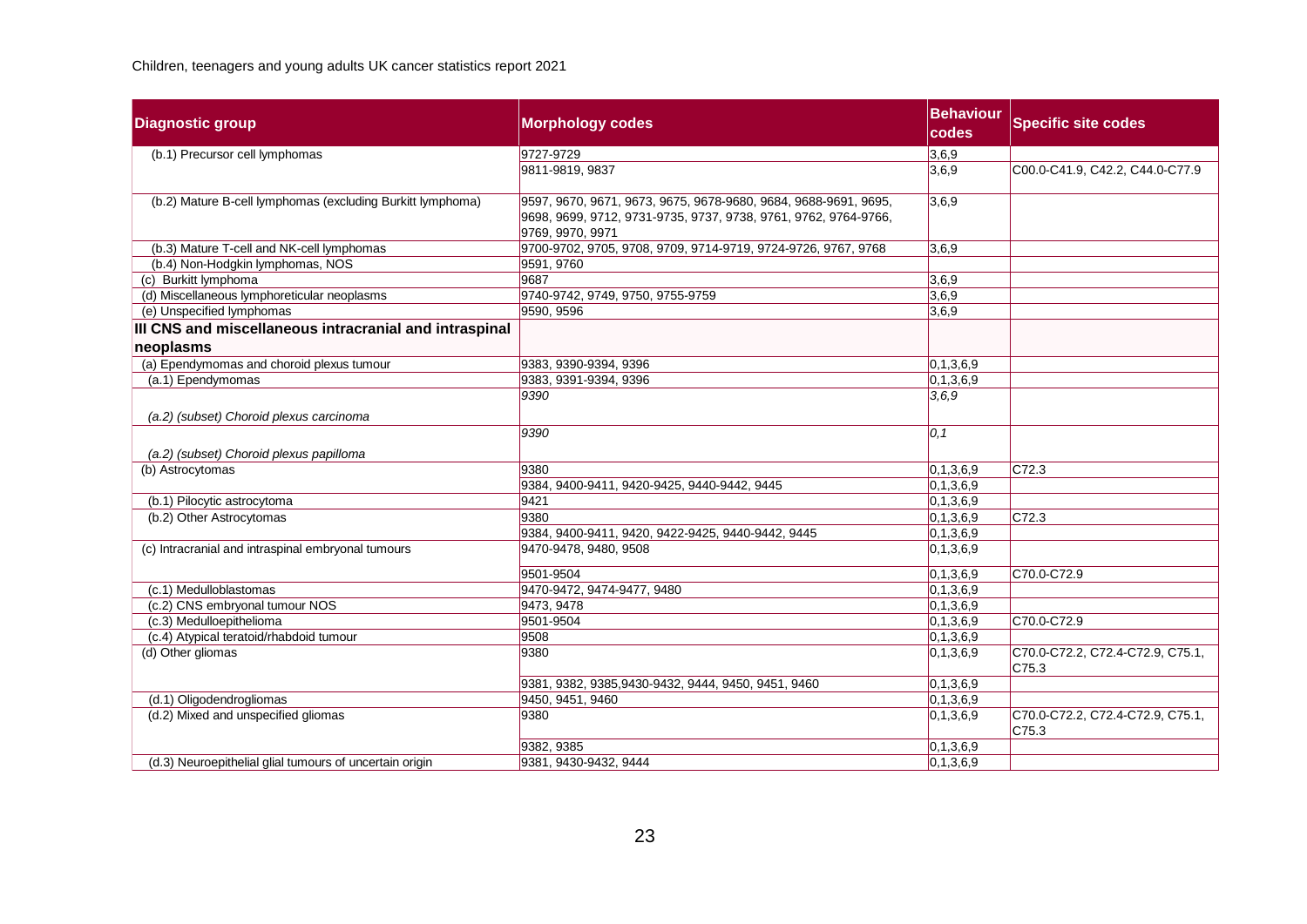| <b>Diagnostic group</b>                                               | <b>Morphology codes</b>                                                                                                                                                                                                            | <b>Behaviour</b><br><b>codes</b> | <b>Specific site codes</b>      |
|-----------------------------------------------------------------------|------------------------------------------------------------------------------------------------------------------------------------------------------------------------------------------------------------------------------------|----------------------------------|---------------------------------|
| (e) Other specified intracranial and intraspinal neoplasms            | 8270-8281, 8300, 9350-9352, 9360-9362, 9395, 9412, 9413, 9492, 9493, 0,1,3,6,9<br>9505-9507, 9509, 9530-9539, 9582                                                                                                                 |                                  |                                 |
| (e.1) Pituitary adenomas and carcinomas                               | 8270-8281, 8300                                                                                                                                                                                                                    | 0,1,3,6,9                        |                                 |
| (e.2) Tumours of the sellar region (craniopharyngiomas)               | 9350-9352, 9582                                                                                                                                                                                                                    | 0, 1, 3, 6, 9                    |                                 |
| (e.3) Pineal parenchymal tumours                                      | 9360-9362, 9395                                                                                                                                                                                                                    | 0,1,3,6,9                        |                                 |
| (e.4) Neuronal and mixed neuronal-glial tumours                       | 9412, 9413, 9492, 9493, 9505-9507, 9509                                                                                                                                                                                            | 0,1,3,6,9                        |                                 |
| (e.5) Meningiomas                                                     | 9530-9539                                                                                                                                                                                                                          | 0,1,3,6,9                        |                                 |
| (f) Unspecified intracranial and intraspinal neoplasms                | 8000-8005                                                                                                                                                                                                                          | 0,1,3,6,9                        | C70.0-C72.9, C75.1-C75.3        |
| (subset) Brain stem gliomas                                           | 9380-9382, 9384, 9385, 9400-9411, 9420-9425, 9430-9432, 9440-9442,<br>9444, 9450, 9451, 9460                                                                                                                                       | 0, 1, 3, 6, 9                    | C71.7                           |
| (subset) Optic glioma tumours                                         | 9380, 9384, 9400-9411, 9420-9425, 9440-9442                                                                                                                                                                                        | 0, 1, 3, 6, 9                    | C72.3                           |
| IV Neuroblastoma and other peripheral nervous cell<br><u>ltumours</u> |                                                                                                                                                                                                                                    |                                  |                                 |
| (a) Neuroblastoma and ganglioneuroblastoma                            | 9490, 9500                                                                                                                                                                                                                         | 3,6,9                            |                                 |
| (b) Other peripheral nervous cell tumours                             | 8680-8683, 8690-8693, 8700, 9520-9523                                                                                                                                                                                              | 3,6,9                            |                                 |
|                                                                       | 9501-9504                                                                                                                                                                                                                          | 3,6,9                            | C00.0-C69.9, C73.9-C76.8, C80.9 |
| V Retinoblastoma                                                      | 9510-9514                                                                                                                                                                                                                          | 3,6,9                            |                                 |
| <b>VI Renal tumours</b>                                               |                                                                                                                                                                                                                                    |                                  |                                 |
| (a) Nephroblastoma and other nonepithelial renal tumours              | 8959, 8960, 8964-8967                                                                                                                                                                                                              | 3,6,9                            |                                 |
|                                                                       | 8963, 9364                                                                                                                                                                                                                         | 3,6,9                            | CG4.9                           |
| (a.1) Nephroblastoma (Wilms tumour)                                   | 8959, 8960                                                                                                                                                                                                                         | 3,6,9                            |                                 |
| (a.2) Rhabdoid renal tumour                                           | 8963                                                                                                                                                                                                                               | 3,6,9                            | CG4.9                           |
| (a.3) Kidney sarcomas                                                 | 8964-8967                                                                                                                                                                                                                          | 3,6,9                            |                                 |
| (a.4) pPNET of kidney                                                 | 9364                                                                                                                                                                                                                               | 3,6,9                            | CG4.9                           |
| (b) Renal carcinomas                                                  | 8010-8041, 8050-8075, 8082, 8120-8122, 8130-8141, 8143, 8155, 8190- 3,6,9<br>8201, 8210, 8211, 8221-8231, 8240, 8241, 8244-8246, 8260-8263, 8290,<br>8310, 8320, 8323, 8401, 8430, 8440, 8480-8490, 8504, 8510, 8550,<br>8560-8576 |                                  | C64.9                           |
|                                                                       | 8311, 8312, 8316-8319, 8361                                                                                                                                                                                                        | 3,6,9                            |                                 |
| (c) Unspecified malignant renal tumours                               | 8000-8005                                                                                                                                                                                                                          | 3.6.9                            | CG4.9                           |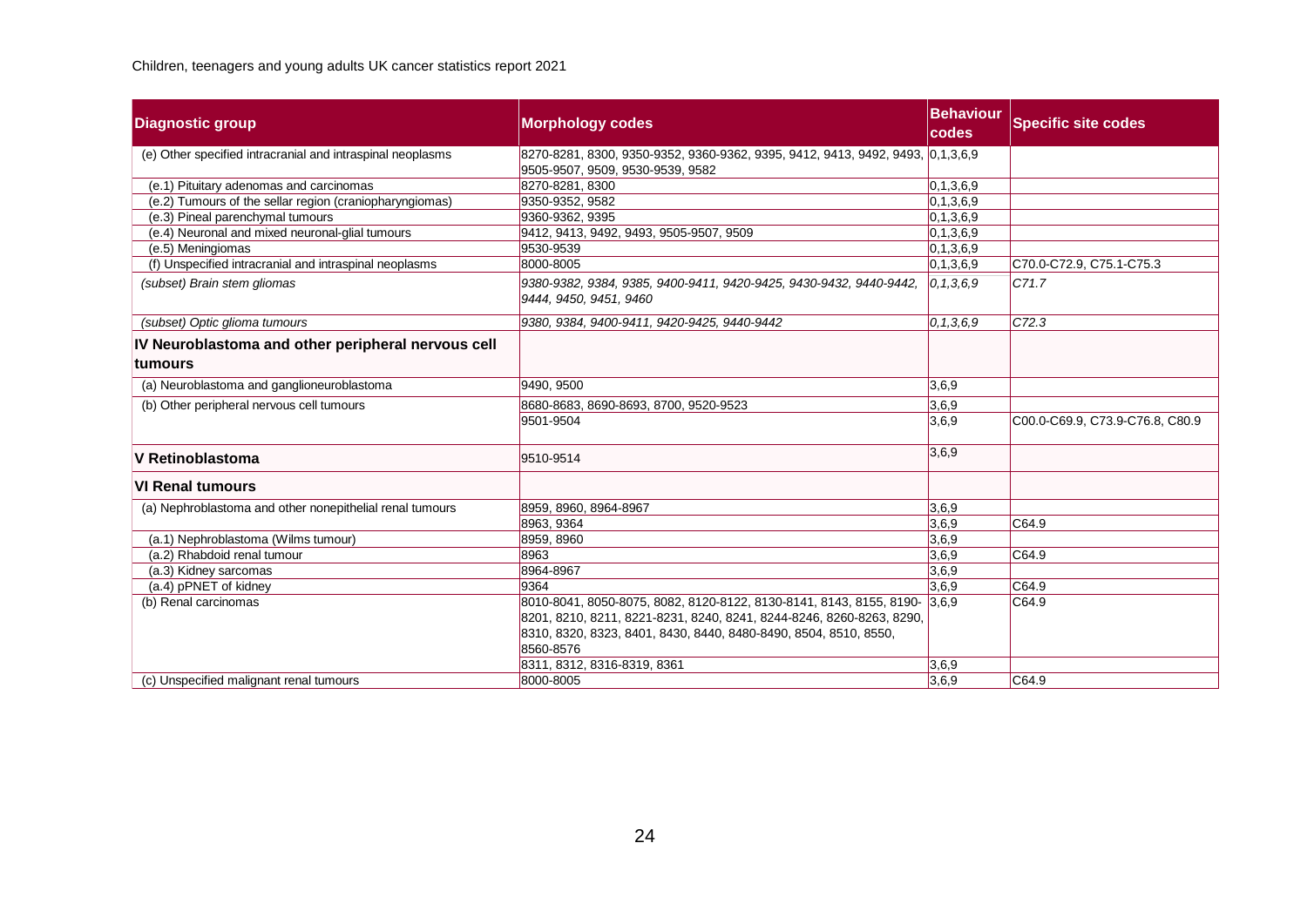| <b>Diagnostic group</b>                                                            | <b>Morphology codes</b>                                                                                                                                                                                                        | <b>Behaviour</b><br>codes | <b>Specific site codes</b>      |
|------------------------------------------------------------------------------------|--------------------------------------------------------------------------------------------------------------------------------------------------------------------------------------------------------------------------------|---------------------------|---------------------------------|
| <b>VII Hepatic tumours</b>                                                         |                                                                                                                                                                                                                                |                           |                                 |
| (a) Hepatoblastoma                                                                 | 8970                                                                                                                                                                                                                           | 3,6,9                     |                                 |
| (b) Hepatic carcinomas                                                             | 8010-8041, 8050-8075, 8082, 8120-8122, 8140, 8141, 8143, 8155, 8190- 3,6,9<br>8201, 8210, 8211, 8230, 8231, 8240, 8241, 8244-8246, 8260-8264,<br>8310, 8320, 8323, 8401, 8430, 8440, 8480-8490, 8504, 8510, 8550,<br>8560-8576 |                           | C22.0, C22.1                    |
|                                                                                    | 8160-8180                                                                                                                                                                                                                      | 3,6,9                     |                                 |
| (c) Unspecified malignant hepatic tumours                                          | 8000-8005                                                                                                                                                                                                                      | 3,6,9                     | C22.0, C22.1                    |
| <b>VIII Malignant bone tumours</b>                                                 |                                                                                                                                                                                                                                |                           |                                 |
| (a) Osteosarcomas                                                                  | 9180-9187, 9191-9195, 9200                                                                                                                                                                                                     | 3,6,9                     | C40.0-C41.9, C76.0-C76.8, C80.9 |
| (b) Chondrosarcomas                                                                | 9210, 9220, 9240                                                                                                                                                                                                               | 3,6,9                     | C40.0-C41.9, C76.0-C76.8, C80.9 |
|                                                                                    | 9221, 9230, 9241-9243                                                                                                                                                                                                          | 3,6,9                     |                                 |
| (c) Ewing tumour and related sarcomas of bone                                      | 9260                                                                                                                                                                                                                           | 3,6,9                     | C40.0-C41.9, C76.0-C76.8, C80.9 |
|                                                                                    | 9363-9365                                                                                                                                                                                                                      | 3.6.9                     | C40.0-C41.9                     |
| (d) Other specified malignant bone tumours                                         | 8810, 8811, 8814, 8823, 8830,                                                                                                                                                                                                  | 3,6,9                     | C40.0-C41.9                     |
|                                                                                    | 8812, 9250, 9261, 9262, 9270-9275, 9280-9282, 9290, 9300-9302, 9310- 3,6,9<br>9312, 9320-9322, 9330, 9340-9342, 9370-9372                                                                                                      |                           | C00.0-C80.9                     |
| (e) Unspecified malignant bone tumours                                             | 8000-8005, 8800, 8801, 8803-8805                                                                                                                                                                                               | 3,6,9                     | C40.0-C41.9                     |
| IX Soft tissue and other extraosseous sarcomas                                     |                                                                                                                                                                                                                                |                           |                                 |
| (a) Rhabdomyosarcomas                                                              | 8900-8905, 8910, 8912, 8920, 8991                                                                                                                                                                                              | 3,6,9                     |                                 |
| (a.1) Rhabdomyosarcomas - Embryonal                                                | 8910.8991                                                                                                                                                                                                                      | 3,6,9                     |                                 |
| (a.2) Rhabdomyosarcomas - Alveolar                                                 | 8920                                                                                                                                                                                                                           | 3,6,8                     |                                 |
| (a.3) Rhabdomyosarcomas - Other and unspecified                                    | 8900-8905, 8912                                                                                                                                                                                                                | 3,6,9                     |                                 |
| (b) Fibrosarcomas, peripheral nerve sheath tumours, and other<br>fibrous neoplasms | 8810, 8811, 8813-8815, 8821, 8823, 8834-8835                                                                                                                                                                                   | 3,6,9                     | C00.0-C39.9, C44.0-C76.8, C80.9 |
|                                                                                    | 8820, 8822, 8824-8827, 9150, 9160, 9491, 9540-9571, 9580                                                                                                                                                                       | 3,6,9                     |                                 |
| (b.1) Fibroblastic and myofibroblastic tumours                                     | 8810, 8811, 8813-8815, 8821, 8823, 8834-8835                                                                                                                                                                                   | 3,6,9                     | C00.0-C39.9, C44.0-C76.8, C80.9 |
|                                                                                    | 8820, 8822, 8824-8827, 9150, 9160                                                                                                                                                                                              | 3,6,9                     |                                 |
| (b.2) Nerve sheath tumours                                                         | 9540-9571                                                                                                                                                                                                                      | 3,6,9                     |                                 |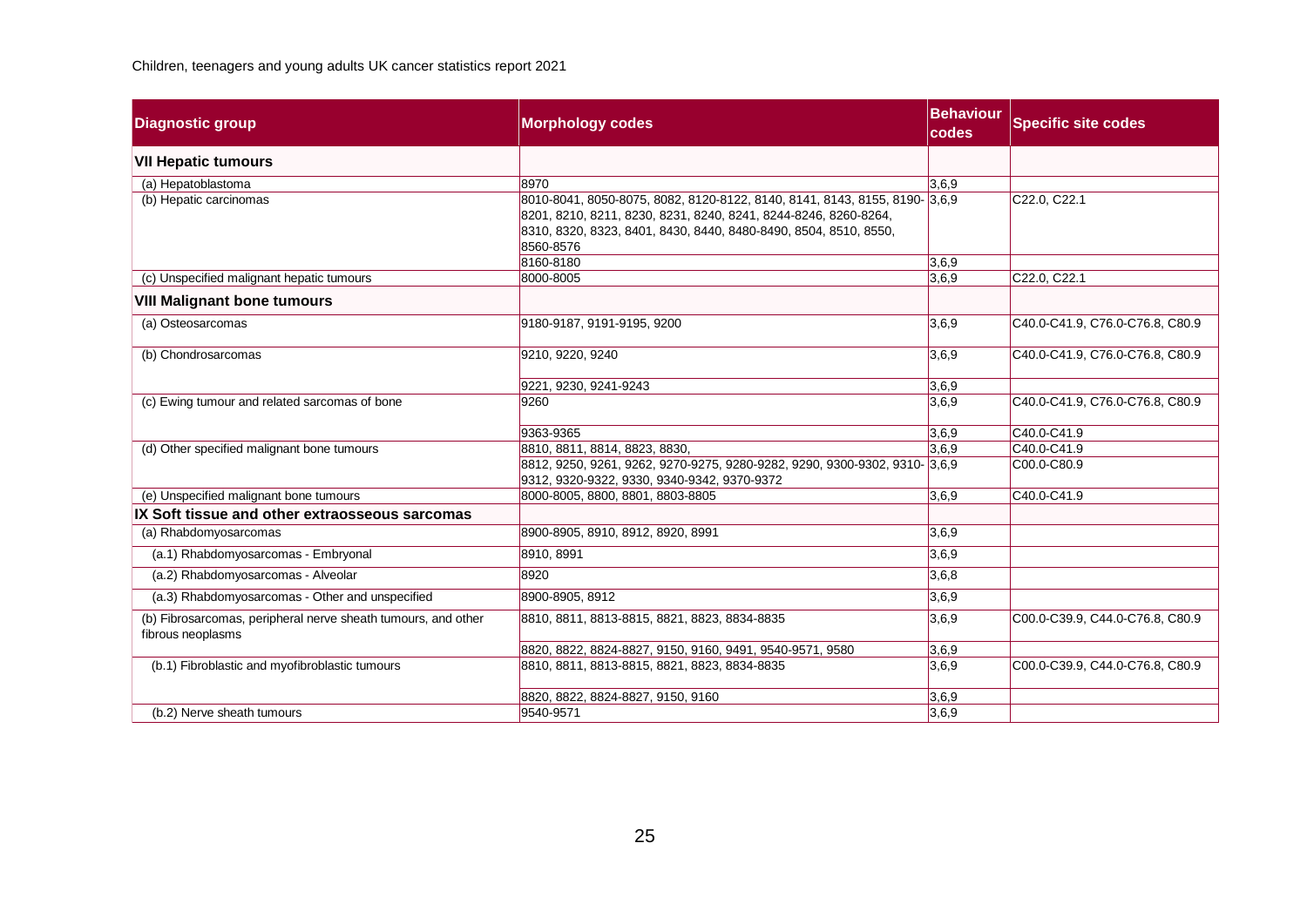| <b>Diagnostic group</b>                                         | <b>Morphology codes</b>                                                                                                                                                                                                                       | <b>Behaviour</b><br>codes | <b>Specific site codes</b>                                    |
|-----------------------------------------------------------------|-----------------------------------------------------------------------------------------------------------------------------------------------------------------------------------------------------------------------------------------------|---------------------------|---------------------------------------------------------------|
| (c)(d) Kaposis sarcoma and other specified soft tissue sarcomas | 8587, 8710-8714, 8806, 8831-8833, 8836, 8840-8842, 8850-8858, 8860- 3,6,9<br>8862, 8870, 8880, 8881, 8890-8898, 8921, 8990, 9040-9044, 9120-9125,<br>9130-9133, 9135, 9136, 9137, 9140-9142, 9161, 9170-9175, 9231, 9251,<br>9252, 9373, 9581 |                           |                                                               |
|                                                                 | 8830                                                                                                                                                                                                                                          | 3,6,9                     | C00.0-C39.9, C44.0-C76.8, C80.9                               |
|                                                                 | 8963                                                                                                                                                                                                                                          | 3,6,9                     | C00.0-C63.9, C65.9-C69.9, C73.9-<br>C76.8, C80.9              |
|                                                                 | 9180, 9210, 9220, 9240                                                                                                                                                                                                                        | 3,6,9                     | C49.0-C49.9                                                   |
|                                                                 | 9260                                                                                                                                                                                                                                          | 3,6,9                     | C00.0-C39.9, C47.0-C75.9                                      |
|                                                                 | 9364                                                                                                                                                                                                                                          | 3,6,9                     | C00.0-C39.9, C47.0-C63.9, C65.9-<br>C69.9, C73.9-C76.8, C80.9 |
|                                                                 | 9365                                                                                                                                                                                                                                          | 3,6,9                     | C00.0-C39.9, C47.0-C63.9, C65.9-<br>C76.8, C80.9              |
| (d.1) & (d.2) Extraosseous Ewing sarcoma family tumours         | 9260                                                                                                                                                                                                                                          | 3,6,9                     | C00.0-C39.9, C47.0-C75.9                                      |
|                                                                 | 9365                                                                                                                                                                                                                                          | 3,6,9                     | C00.0-C39.9, C47.0-C63.9, C65.9-<br>C76.8, C80.9              |
|                                                                 | 9364                                                                                                                                                                                                                                          | 3,6,9                     | C00.0-C39.9, C47.0-C63.9, C65.9-<br>C69.9, C73.9-C76.8, C80.9 |
| (d.3) Extrarenal rhabdoid tumour                                | 8963                                                                                                                                                                                                                                          | 3,6,9                     | C00.0-C63.9, C65.9-C69.9, C73.9-<br>C76.8, C80.9              |
| (d.5) Fibrohistiocytic tumours                                  | 8830                                                                                                                                                                                                                                          | 3,6,9                     | C00.0-C39.9, C44.0-C76.8, C80.9                               |
|                                                                 | 8831-8833, 8836, 9251, 9252                                                                                                                                                                                                                   | $\sqrt{3,6,9}$            |                                                               |
| (d.7) Synovial sarcomas                                         | 9040-9044                                                                                                                                                                                                                                     | 3,6,9                     |                                                               |
| (e) Unspecified soft tissue sarcomas                            | 8800-8805                                                                                                                                                                                                                                     | 3,6,9                     | C00.0-C39.9, C44.0-C76.8, C80.9                               |
| (subset) Hepatic sarcomas                                       | 8800-8805, 8991                                                                                                                                                                                                                               | 3,6.9                     | C22.0-C22.1                                                   |
| (subset) Ewing sarcoma family of tumours                        | 9260                                                                                                                                                                                                                                          | 3,6,9                     | C40.0-C41.9, C76.0-C76.8, C80.9                               |
|                                                                 | 9363-9365                                                                                                                                                                                                                                     | 3,6,9                     | C40.0-C41.9                                                   |
|                                                                 | 9260                                                                                                                                                                                                                                          | 3,6,9                     | C00.0-C39.9, C47.0-C75.9                                      |
|                                                                 | 9365                                                                                                                                                                                                                                          | 3,6,9                     | C00.0-C39.9, C47.0-C63.9, C65.9-<br>C76.8, C80.9              |
|                                                                 | 9364                                                                                                                                                                                                                                          | 3,6,9                     | C00.0-C39.9, C47.0-C63.9, C65.9-<br>C69.9, C73.9-C76.8, C80.9 |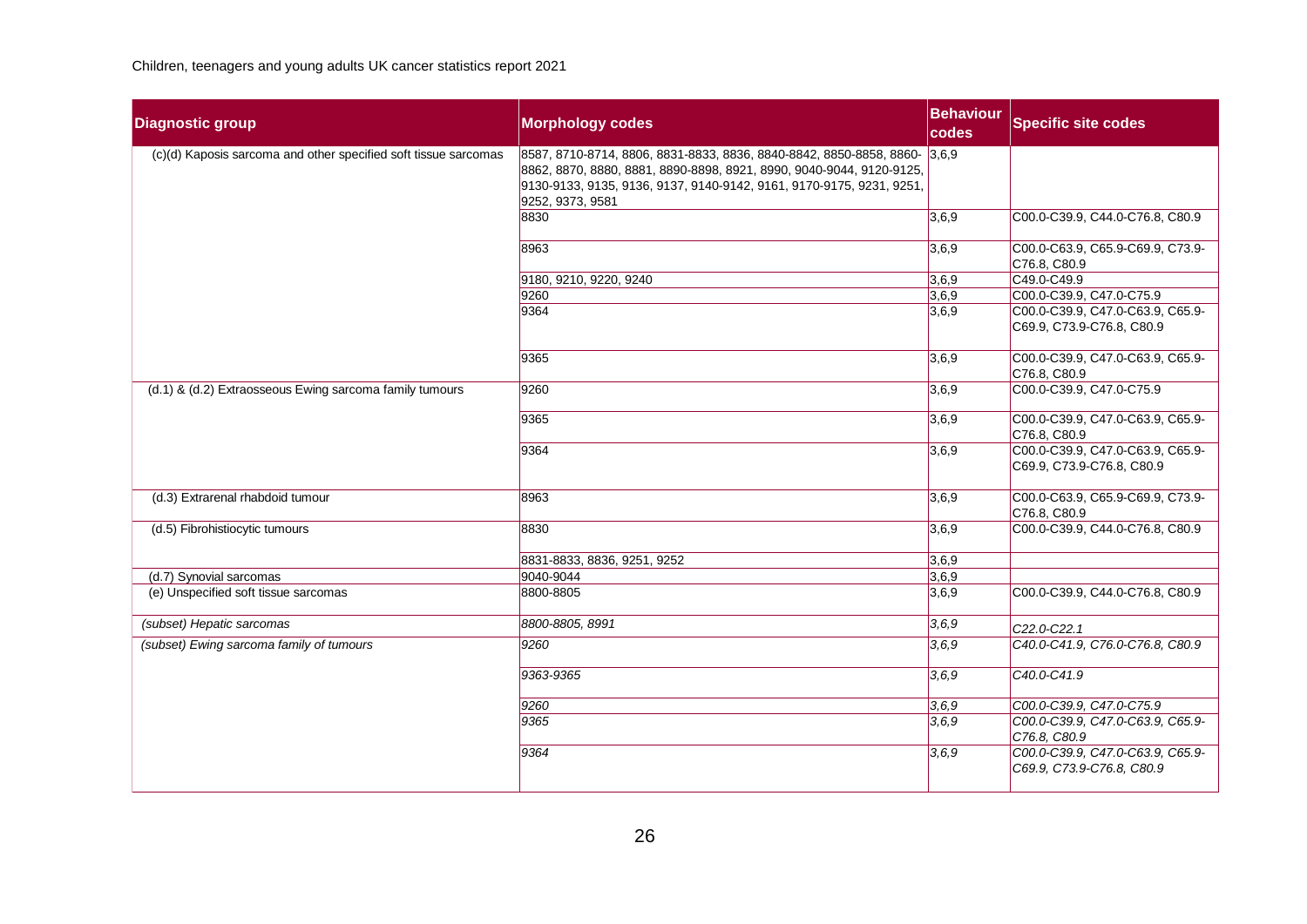| <b>Diagnostic group</b>                                                | <b>Morphology codes</b>                                                                                                                                                                                                                                   | <b>Behaviour</b><br>codes | <b>Specific site codes</b>                                                    |
|------------------------------------------------------------------------|-----------------------------------------------------------------------------------------------------------------------------------------------------------------------------------------------------------------------------------------------------------|---------------------------|-------------------------------------------------------------------------------|
| X Germ cell tumours, trophoblastic tumours, and<br>neoplasms of gonads |                                                                                                                                                                                                                                                           |                           |                                                                               |
| (a) Intracranial and intraspinal germ cell tumours                     | 9060-9065, 9070-9072, 9080-9085, 9100, 9101                                                                                                                                                                                                               | 0, 1, 3, 6, 9             | C70.0-C72.9, C75.1-C75.3                                                      |
| (a.1) CNS germinoma                                                    | 9060-9065                                                                                                                                                                                                                                                 | 0, 1, 3, 6, 9             | C70.0-C72.9, C75.1-C75.3                                                      |
| (a.2)-(a.6) CNS non-germinoma germ cell                                | 9070-9072, 9080-9085, 9100, 9101                                                                                                                                                                                                                          | 0,1,3,6,9                 | C70.0-C72.9, C75.1-C75.3                                                      |
| (b) Malignant extracranial and extragonadal germ cell tumours          | 9060-9065, 9070-9072, 9080-9086, 9100-9105                                                                                                                                                                                                                | 3,6,9                     | C00.0-C55.9, C57.0-C61.9, C63.0-<br>C69.9, C73.9-C75.0, C75.4-C76.8,<br>C80.9 |
| (c) Malignant gonadal germ cell tumours                                | 9060-9065, 9070-9073, 9080-9085, 9090-9093, 9100, 9101                                                                                                                                                                                                    | 3.6.9                     | C56.9, C62.0-C62.9                                                            |
| (d) Gonadal carcinomas                                                 | 8010-8041, 8044, 8050-8075, 8082, 8120-8123, 8130-8141, 8143, 8190- 3,6,9<br>8201, 8210, 8211, 8221-8241, 8244-8246, 8249, 8260-8263, 8290, 8310,<br>8313, 8320, 8323, 8380-8384, 8430, 8440, 8480-8490, 8504, 8510,<br>8550, 8560-8573, 9000, 9014, 9015 |                           | C56.9, C62.0-C62.9                                                            |
|                                                                        | 8441-8444, 8450, 8451, 8460-8473                                                                                                                                                                                                                          | 3,6,9                     |                                                                               |
| (e) Other and unspecified malignant gonadal tumours                    | 8590-8671<br>8000-8005                                                                                                                                                                                                                                    | 3,6,9<br>3,6,9            | C56.9, C62.0-C62.9                                                            |
| XI Other malignant epithelial neoplasms and<br>malignant melanomas     |                                                                                                                                                                                                                                                           |                           |                                                                               |
| Adrenocortical carcinomas                                              | 8370-8375                                                                                                                                                                                                                                                 | 3,6,9                     |                                                                               |
|                                                                        | 8010-8158, 8190-8231, 8240-8369, 8376-8440, 8452-8454, 8480-8589,<br>8941, 8983, 9000, 9010-9016, 9020, 9030                                                                                                                                              | 3,6,9                     | C74                                                                           |
| Thyroid carcinomas                                                     | 8010-8158, 8190-8231, 8240-8369, 8376-8589, 8941, 8983, 9000, 9010- 3,6,9<br>9016, 9020, 9030                                                                                                                                                             |                           | C73                                                                           |
| Nasopharyngeal carcinomas                                              | 8010-8158, 8190-8231, 8240-8369, 8376-8440, 8452-8454, 8480-8589,<br>8941, 8983, 9000, 9010-9016, 9020, 9030                                                                                                                                              | 3,6,9                     | C11.0-C11.9                                                                   |
| Malignant melanomas                                                    | 8720-8780, 8790                                                                                                                                                                                                                                           | 3,6,9                     | C00.0-C80.9                                                                   |
| Skin carcinomas                                                        | 8010-8158, 8190-8231, 8240-8369, 8376-8440, 8452-8454, 8480-8589,<br>8941, 8983, 9000, 9010-9016, 9020, 9030                                                                                                                                              | 3,6,9                     | C44.0-C44.9                                                                   |
| Carcinomas of colon (excluding appendix)                               | 8010-8158, 8190-8231, 8240-8369, 8376-8440, 8452-8454, 8480-8589,<br>8941, 8983, 9000, 9010-9016, 9020, 9030                                                                                                                                              | 3,6,9                     | C18-C21 except C18.1                                                          |
| Carcinomas of breast                                                   | 8010-8158, 8190-8231, 8240-8369, 8376-8440, 8452-8454, 8480-8589,<br>8941, 8983, 9000, 9010-9016, 9020, 9030                                                                                                                                              | 3,6,9                     | C50                                                                           |
| Carcinomas of cervix uteri                                             | 8010-8158, 8190-8231, 8240-8369, 8376-8440, 8452-8454, 8480-8589,<br>8941, 8983, 9000, 9010-9016, 9020, 9030                                                                                                                                              | 3,6,9                     | C53                                                                           |
| Carcinomas of bladder                                                  | 8010-8158, 8190-8231, 8240-8369, 8376-8440, 8452-8454, 8480-8589,<br>8941, 8983, 9000, 9010-9016, 9020, 9030                                                                                                                                              | 3,6,9                     | C67                                                                           |
| Carcinomas of salivary glands                                          | 8010-8158, 8190-8231, 8240-8369, 8376-8440, 8452-8454, 8480-8589,<br>8941, 8983, 9000, 9010-9016, 9020, 9030                                                                                                                                              | 3,6,9                     | C07.9-C08.9                                                                   |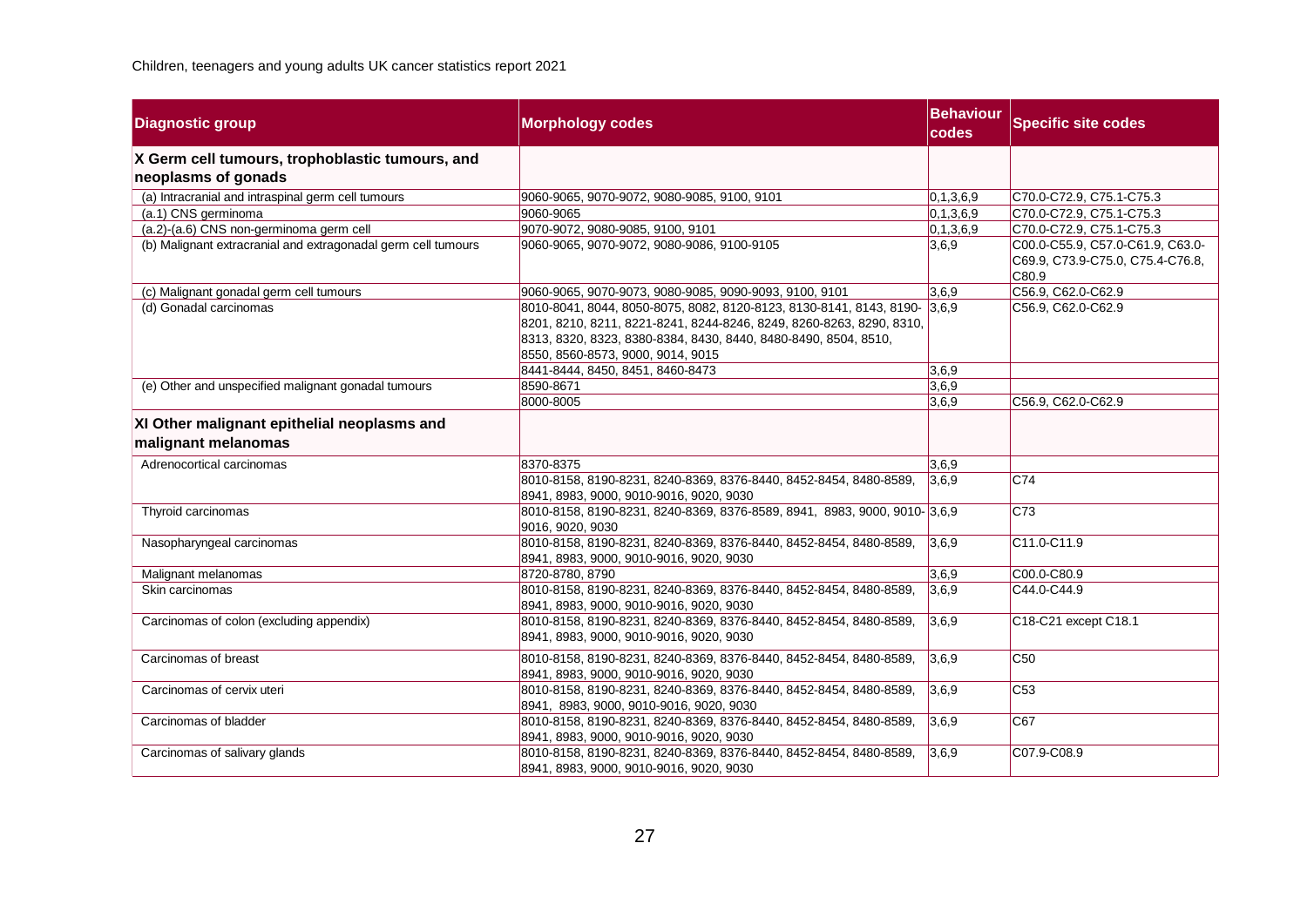| <b>Diagnostic group</b>                                             | <b>Morphology codes</b>                                                                                                 | <b>Behaviour</b><br><b>codes</b> | <b>Specific site codes</b>                                                                                        |
|---------------------------------------------------------------------|-------------------------------------------------------------------------------------------------------------------------|----------------------------------|-------------------------------------------------------------------------------------------------------------------|
| Other carcinomas of head and neck                                   | 8010-8158, 8190-8231, 8240-8369, 8376-8440, 8452-8454, 8480-8589,<br>8941, 8983, 9000, 9010-9016, 9020, 9030            | 3,6,9                            | C00-C06, C09-C10, C12-C14, C30-<br>C32, C76.0                                                                     |
| Carcinomas of stomach and upper GI                                  | 8010-8158, 8190-8231, 8240-8369, 8376-8440, 8452-8454, 8480-8589,<br>8941, 8983, 9000, 9010-9016, 9020, 9030            | 3,6,9                            | C <sub>16</sub> , C <sub>15</sub> , C <sub>17</sub> , C <sub>23</sub> , C <sub>24</sub> , C <sub>26</sub>         |
| Carcinomas of pancreas                                              | 8010-8158, 8190-8231, 8240-8369, 8376-8440, 8452-8454, 8480-8589,<br>8941, 8983, 9000, 9010-9016, 9020, 9030            | 3,6,9                            | C <sub>25</sub>                                                                                                   |
| Carcinomas of trachea, bronchus & lung                              | 8010-8158, 8190-8231, 8240-8369, 8376-8440, 8452-8454, 8480-8589,<br>8941, 8983, 9000, 9010-9016, 9020, 9030            | 3,6,9                            | C33-C34                                                                                                           |
| (subset) Carcinomas of trachea, bronchus & lung<br>(neuroendocrine) | 8013, 8240-8249                                                                                                         | 3,6.9                            | C33-C34                                                                                                           |
| (subset) Carcinomas of trachea, bronchus & lung (other)             | 8010-8012, 8014-8158, 8190-8231, 8250-8369, 8376-8440, 8452-8454,<br>8480-8589, 8941, 8983, 9000, 9010-9016, 9020, 9030 | 3,6.9                            | C33-C34                                                                                                           |
| Carcinomas of other specified sites                                 | 8010-8158, 8190-8231, 8240-8369, 8376-8440, 8452-8454, 8480-8589,<br>8941, 8983, 9000, 9010-9016, 9020, 9030            | 3,6,9                            | C37-C39, C48, C51-C52, C54-C55,<br>C57, C58, C60-C61, C63, C65-C66,<br>C68, C69, C75.0, C75.4-C75.9               |
| Carcinomas of unspecified site                                      | 8010-8158, 8190-8231, 8240-8369, 8376-8440, 8452-8454, 8480-8589,<br>8941, 8983, 9000, 9010-9016, 9020, 9030            | 3,6,9                            | C70-C72, C76.1-C80                                                                                                |
| XII Other and unspecified malignant neoplasms                       |                                                                                                                         |                                  |                                                                                                                   |
| (a) Other specified malignant tumours                               | 8930-8936, 8940, 8950, 8951, 8971-8982, 9050-9055, 9110                                                                 | 3,6,9                            | C00.0-C80.9                                                                                                       |
|                                                                     | 9363                                                                                                                    | 3,6,9                            | C00.0-C39.9, C47.0-C75.9                                                                                          |
| (b) Other unspecified malignant tumours                             | 8000-8005                                                                                                               | 3,6,9                            | C00.0-C21.8, C23.9-C39.9, C42.0-<br>C55.9, C57.0-C61.9, C63.0-C63.9,<br>C65.9-C69.9, C73.9-C75.0, C75.4-<br>C80.9 |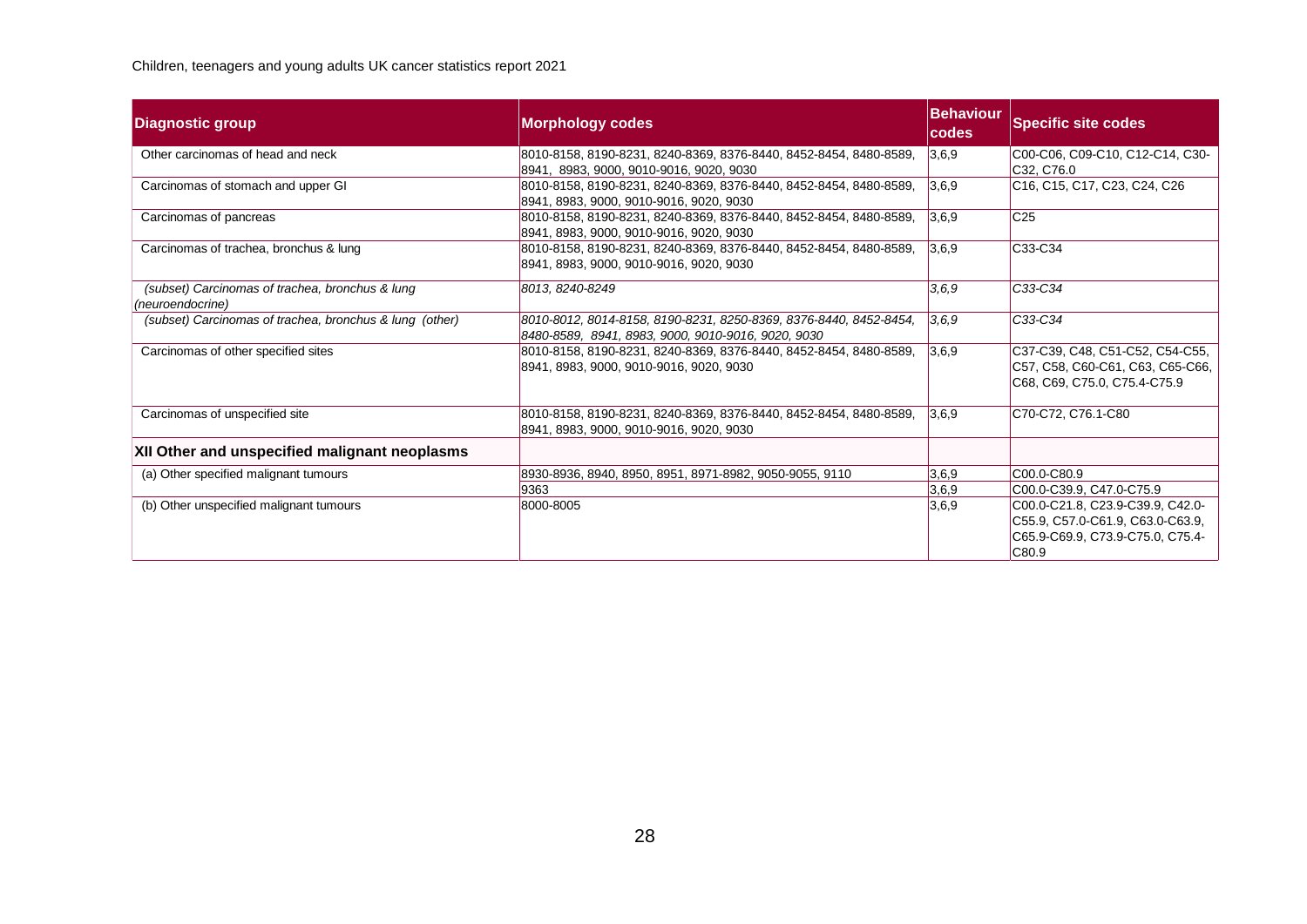# <span id="page-28-0"></span>**Appendix B – Cancer incidence and survival tables**

Tabulations showing the number, crude and age-standardised rates of newly diagnosed cancers registered among children, teenagers and young adults under 25 years of age and resident in the UK, 1997 to 2016 and population-based 5-year survival of children, teenagers and young adults (0-24 year olds) with cancer in the UK, diagnosed 1997 to 2016, by period of diagnosis, grouped according to 'International Classification of Childhood Cancer, Third Edition' (ICCC-3)

## <span id="page-28-1"></span>**Appendix C – Survival charts (PowerPoint)**

Survival charts showing population-based survival of children, teenagers and young adults (0-24 year olds) with cancer in the UK, diagnosed 1997 to 2016, by period of diagnosis, grouped according to 'International Classification of Childhood Cancer, Third Edition' (ICCC-3)